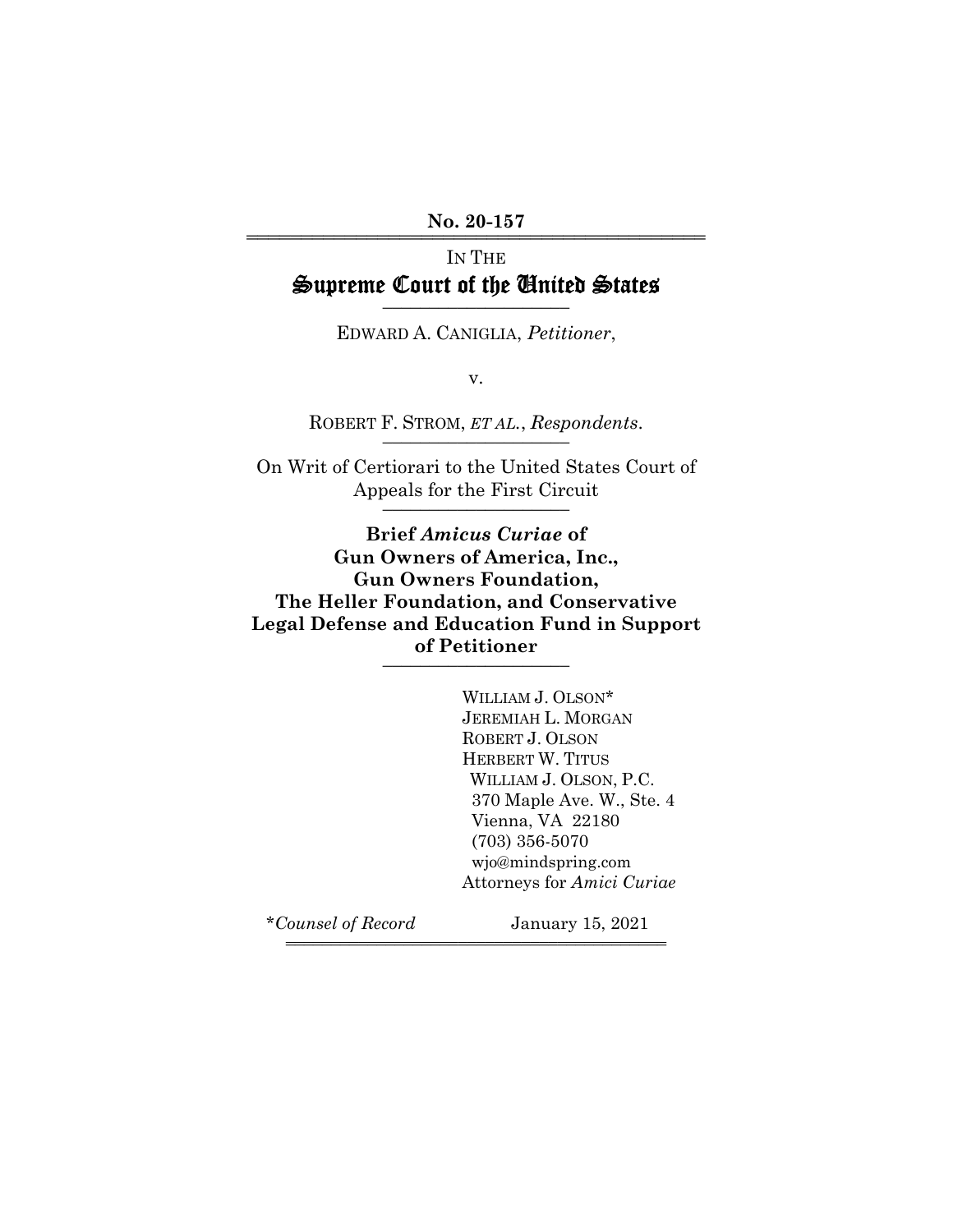## **TABLE OF CONTENTS**

Page

| INTEREST OF THE AMICI CURIAE<br>1                                                                                                                                                                                                                 |
|---------------------------------------------------------------------------------------------------------------------------------------------------------------------------------------------------------------------------------------------------|
| $\mathbf{1}$                                                                                                                                                                                                                                      |
| A. Events Leading to the Warrantless<br>Search and Seizure<br>$\overline{2}$                                                                                                                                                                      |
| B. Did the Court View Facts in a Light Most<br>Favorable to the Plaintiff?<br>$\overline{4}$                                                                                                                                                      |
| 5                                                                                                                                                                                                                                                 |
| ARGUMENT                                                                                                                                                                                                                                          |
| I.<br>THE COURT OF APPEALS DECISION<br><b>UNDERMINES FOURTH AMENDMENT</b><br>PROTECTIONS FOR THE HOME<br>7                                                                                                                                        |
| A. This Court's Decision in Cady Relied on<br><b>Fourth Amendment Property Principles</b><br>that Were Wholly Ignored by the Court<br>7                                                                                                           |
| B. If "Reasonableness" Is the Standard by<br>which the Fourth Amendment Is to Be<br>Interpreted, that Amendment Ceases to<br>Have Any Objective Meaning and No<br>Longer Provides the American People<br>Any Protection from the Government<br>12 |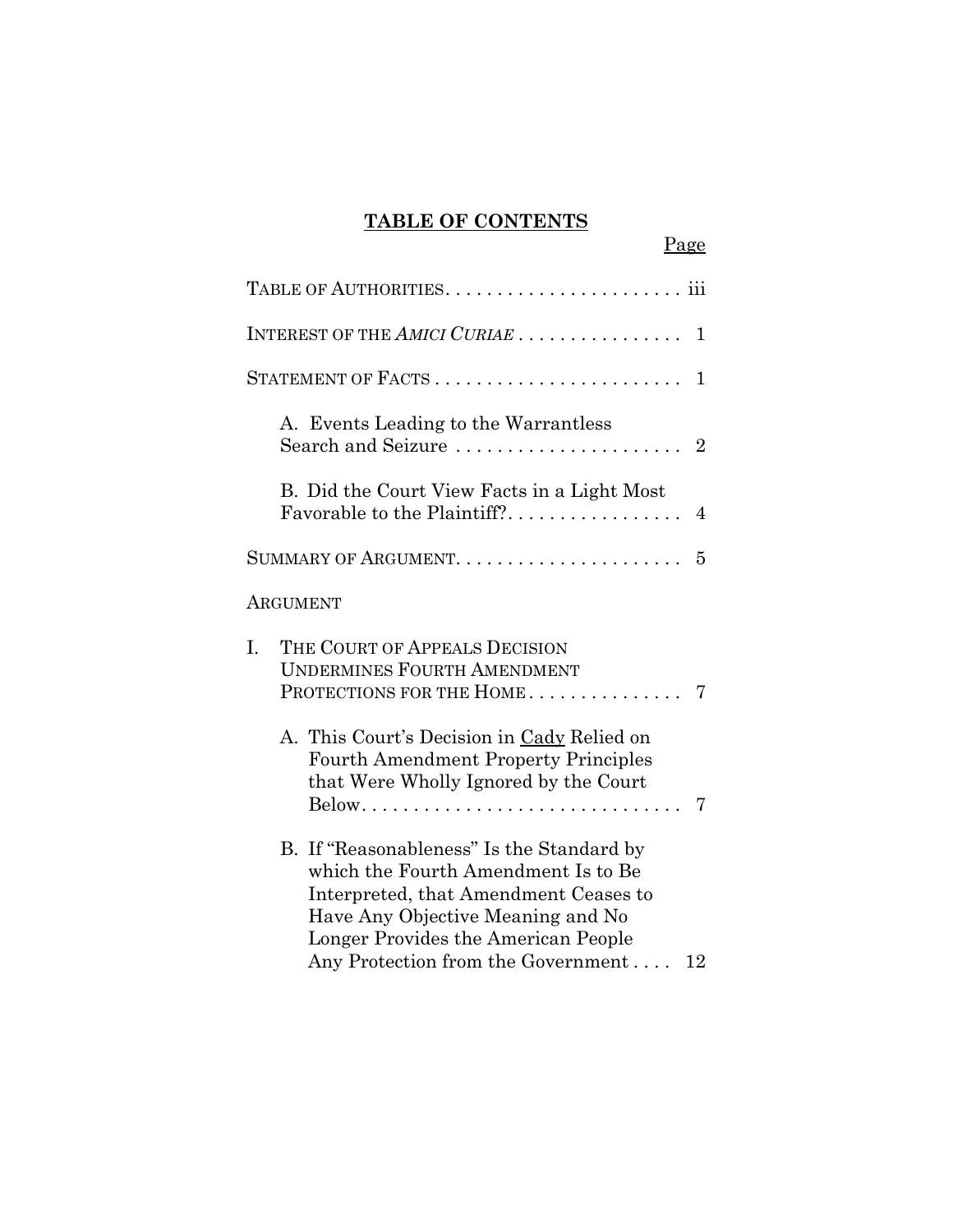| C. Interest Balancing Lawlessly Elevates<br>the Personal Opinions of Modern Judges<br>over the Text of the Framers, which Was<br>Consented to by the People $\dots \dots \dots$ | 14 |
|---------------------------------------------------------------------------------------------------------------------------------------------------------------------------------|----|
| II. THE FIRST CIRCUIT DECISION TREATS THE<br><b>SECOND AMENDMENT AS A SECOND CLASS</b>                                                                                          | 19 |
| A. The First Circuit's Attitude toward<br>Firearms May Have Contributed to Its<br>Weakening of the Fourth Amendment                                                             | 19 |
| B. The Exercise of Second Amendment<br>Rights Must Not Result in the Forfeiture<br>of Other Constitutional Rights $\dots \dots$                                                 | 23 |
|                                                                                                                                                                                 | 25 |

ii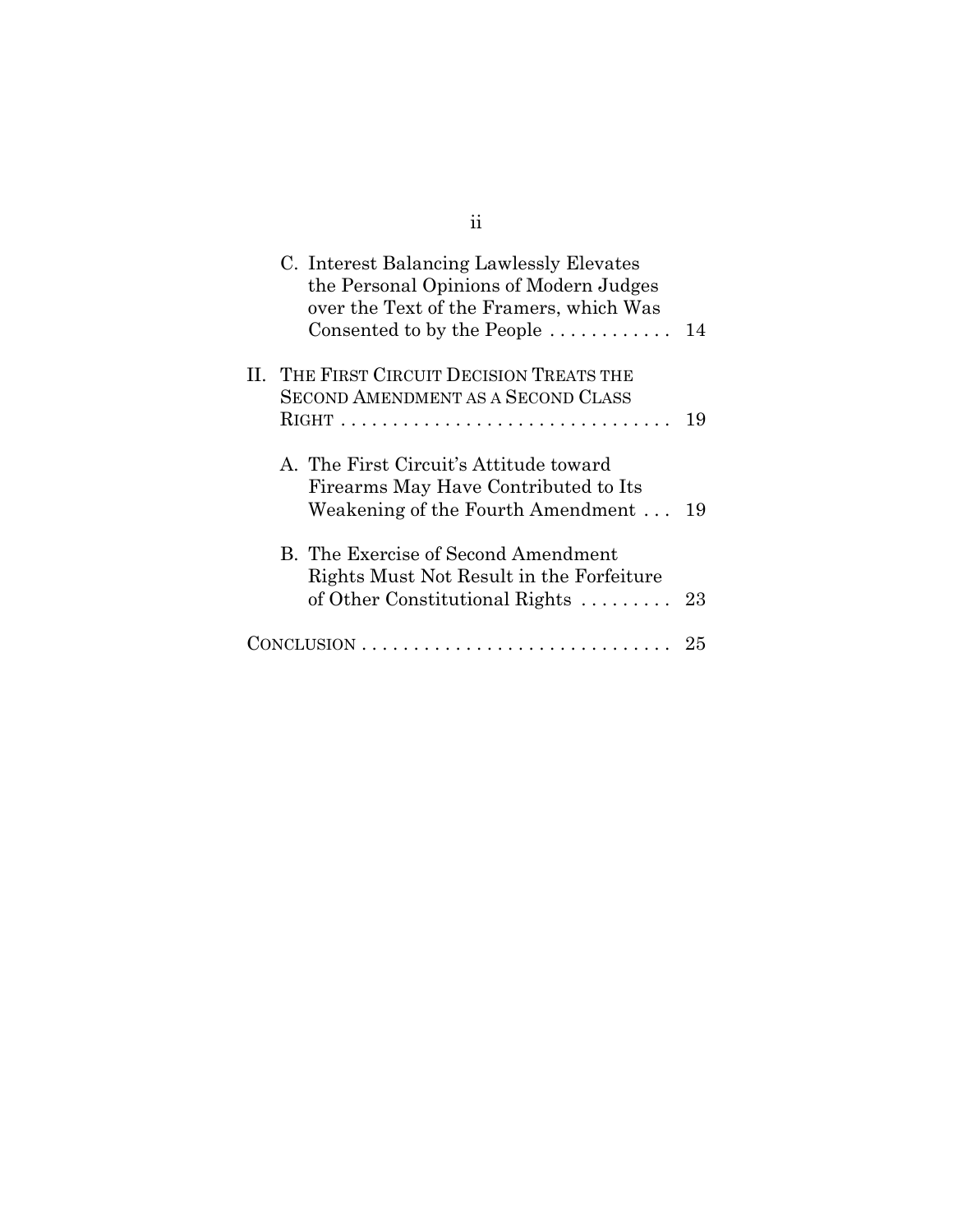# **TABLE OF AUTHORITIES**

Page

| U.S. CONSTITUTION |  |
|-------------------|--|
|                   |  |
|                   |  |
|                   |  |
|                   |  |

## **CASES**

| <u>Boyd</u> v. United States, 116 U.S. 616 (1886)  13          |
|----------------------------------------------------------------|
| Cady v. Dombrowski, 413 U.S. 433 (1973) . 5, passim            |
| California v. LaRue, 409 U.S. 109 (1972) 9                     |
| District of Columbia v. Heller, 554 U.S. 570                   |
|                                                                |
|                                                                |
| Gouled v. United States, 255 U.S. 298 (1921) 13                |
| Heller v. District of Columbia, 670 F.3d 1244                  |
|                                                                |
| <u>Katz</u> v. United States, 389 U.S. 347 (1967) $\ldots$ . 9 |
| Perry v. Sindermann, 408 U.S. 593 (1972)  24                   |
| Rodriguez v. San Jose, 930 F.3d 1123 (9th                      |
|                                                                |
| Simmons v. United States, 390 U.S. 377 (1968). 23              |
| United States v. Jones, 565 U.S. 400 (2012) 9, 10              |
| Warden v. Hayden, 387 U.S. 294 (1967)  13                      |
| Weeks v. United States, 232 U.S. 383 (1914)  13                |

iii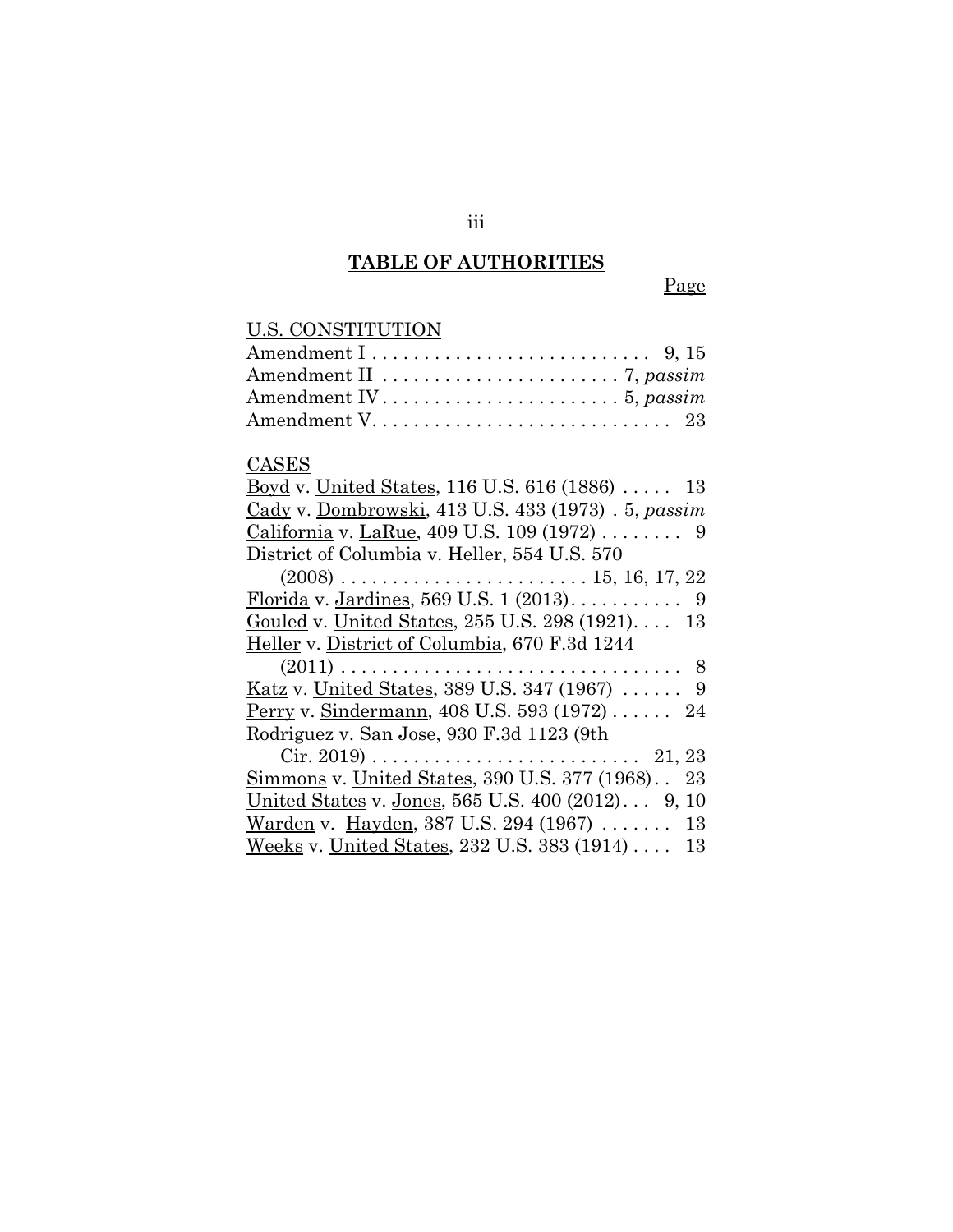**MISCELLANEOUS** 

| "Mere Evidence" Rule Discarded and Held                               |    |
|-----------------------------------------------------------------------|----|
| Inapplicable to Exclude Evidence Lawfully                             |    |
| Seized, St. John's Law Review, vol. 42, no. 3,                        |    |
| $(Jan. 1968) \ldots \ldots \ldots \ldots \ldots \ldots \ldots \ldots$ | 13 |
| H. Titus & W. Olson, "United States v. Jones:                         |    |
| Reviving the Property Foundation of the                               |    |
| Fourth Amendment," CASE WESTERN                                       |    |
| RESERVE J. OF LAW, TECHNOLOGY & THE                                   |    |
| INTERNET, vol. 3, no. 2 (Spring $2012$ )  9                           |    |

iv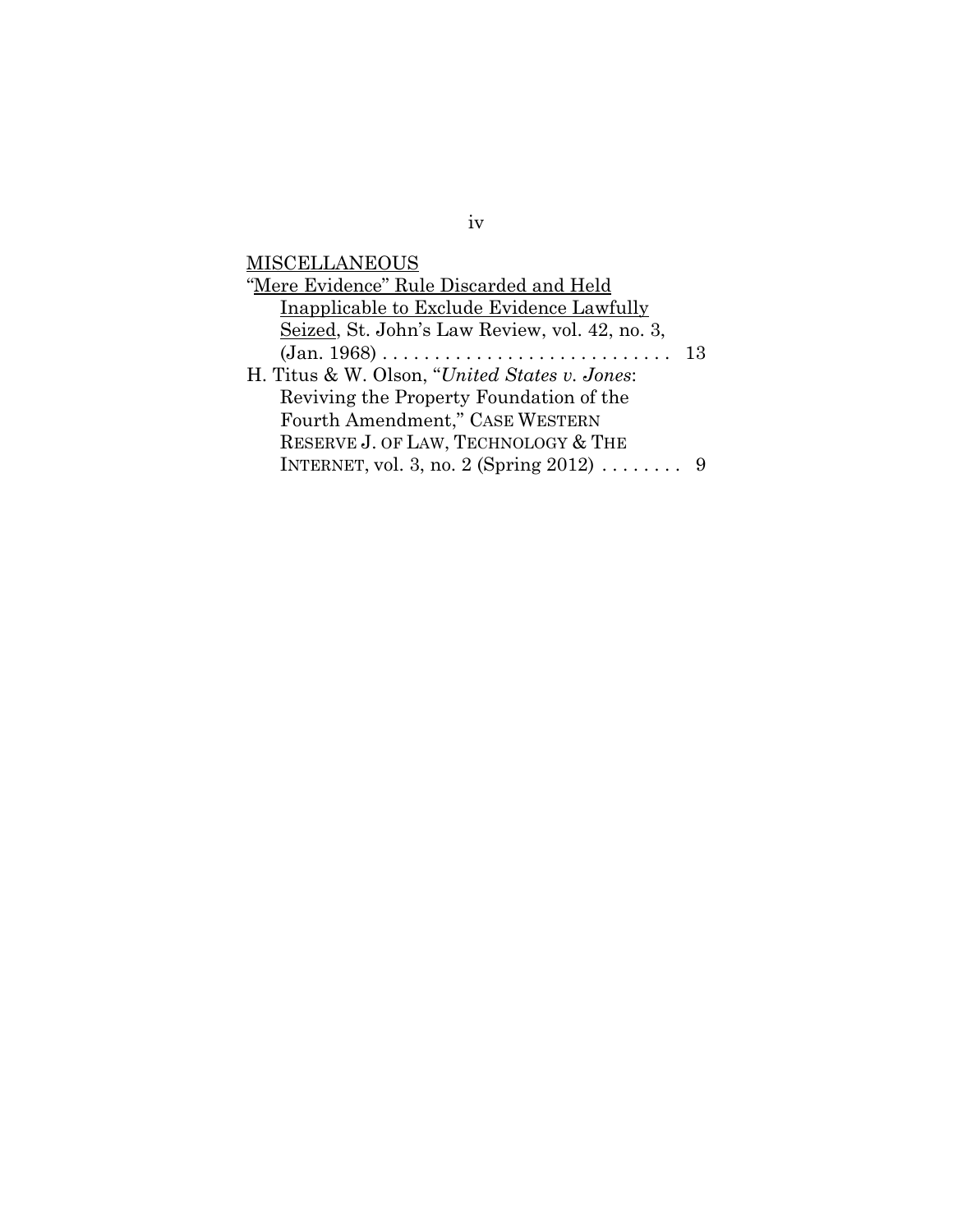## **INTEREST OF THE** *AMICI CURIAE*<sup>1</sup>

Gun Owners of America, Inc. is a nonprofit social welfare organization, exempt from federal income tax under Internal Revenue Code ("IRC") section 501(c)(4). Gun Owners Foundation, The Heller Foundation, and Conservative Legal Defense and Education Fund are nonprofit educational and legal organizations, exempt from federal income tax under IRC section 501(c)(3). *Amici* organizations were established, *inter alia*, for the purpose of participating in the public policy process, including conducting research, and informing and educating the public on the proper construction of state and federal constitutions, as well as statutes related to the rights of citizens, and questions related to human and civil rights secured by law.

These *amici* recently filed an *amicus* brief in support of a Petition for Certiorari in a similar case, Rodriguez v. San Jose, No. 19-1057 (Brief *Amicus Curiae* of Gun Owners of California, Inc., *et al.* in Support of Petitioners), 208 L. Ed. 2d 196 (cert. denied).

## **STATEMENT OF FACTS**

The First Circuit purported to "rehearse the relevant facts in the light most congenial to the summary judgment loser (here, the plaintiff)...."

<sup>1</sup> It is hereby certified that counsel for Petitioner and Respondents have consented to the filing of this brief; that no counsel for a party authored this brief in whole or in part; and that no person other than these *amici curiae*, their members, or their counsel made a monetary contribution to its preparation or submission.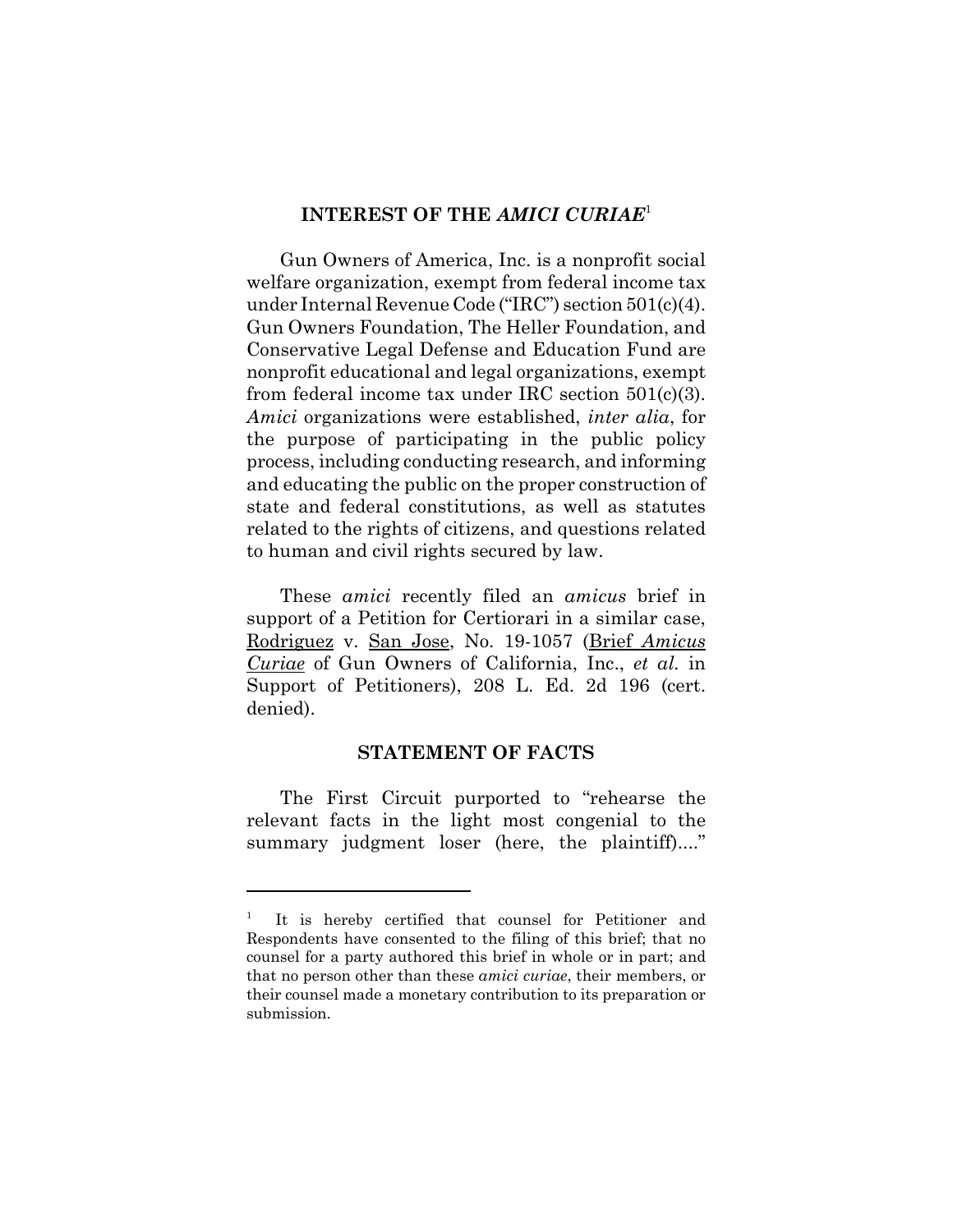Caniglia v. Strom, 953 F.3d 112, 118-119 (1st Cir. 2020). Actually, it did the opposite. For that reason, these *amici* attempt to set out the same facts recorded in the panel's decision, but in a manner that actually is most favorable to the plaintiff, as required.

## **A. Events Leading to the Warrantless Search and Seizure.**

A husband and wife, Edward and Kim Caniglia, were having marital troubles after 27 years of marriage. Edward was a "68-year-old man with no criminal history and no record of violence, misuse of guns, or self harm." Petitioner's Brief at 3. At one point, to illustrate how deeply hurt he felt, Edward went to the bedroom, took an unloaded handgun, threw it on a table, and said something like "shoot me now and get it over with." Caniglia at 119. Edward then left the house to go for a drive so as to reduce the tension in the home, and while he was gone, Kim hid the handgun. *Id.* After Edward returned, the couple began arguing again. This time, it was Kim who decided to leave to reduce the tension in the home and stayed at a motel for the night. *Id.* The two spoke by telephone that night, and Kim thought Edward sounded upset. At no time did Edward take any violent or threatening action, physical or verbal, toward Kim or himself, nor did Kim take any aggressive action toward Edward. *Id*.

The next morning, Kim tried to call Edward on the phone, and unable to reach him, recruited two police officers to accompany her to her house to check on her husband. *Id.* Kim told the officers that the handgun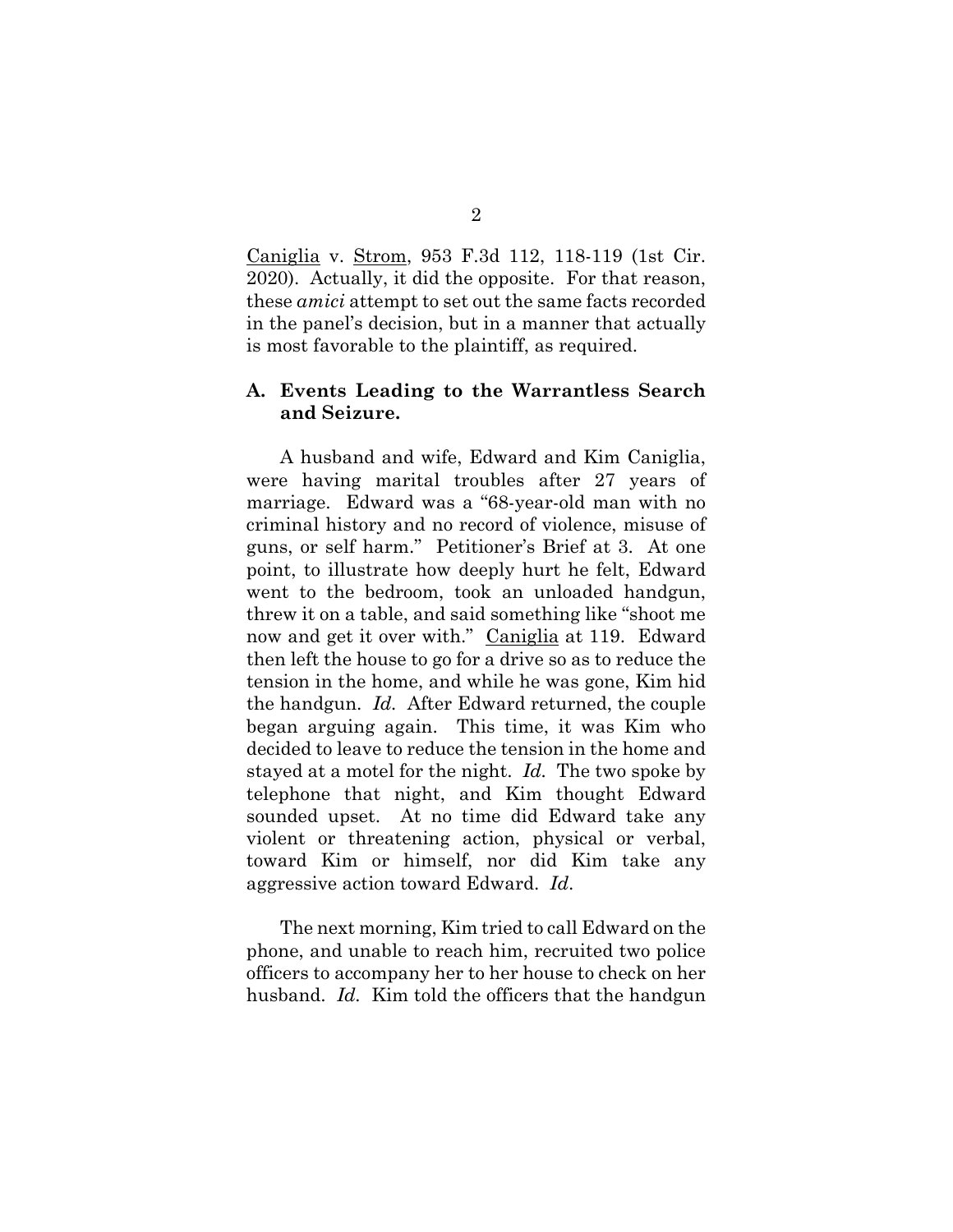had not been loaded and made clear that at no point was she concerned for her own safety, but only for Edward. The officers found Edward on the back porch, while Kim waited in her car. *Id.* Edward calmly explained to the officers that he made the dramatic gesture with the handgun because he was sick of having arguments with his wife. He denied he was suicidal and appeared completely normal to one of the officers, but may have been upset because his wife involved the police in their marital dispute. *Id.* Based on these facts, the senior officer somehow concluded that Edward was imminently dangerous to himself and others and insisted Edward be taken by ambulance to a hospital for a psychiatric evaluation, which Edward cooperatively agreed to do after the officers lied to him that they would not take his firearms if he went to the hospital. *Id.* at 119-20.

The police somehow learned there was a second handgun in the house, and after Edward left for the hospital, an officer searched for, seized, and took away both handguns, as well as magazines and ammunition. *Id.* at 120. At no point did Kim ask the police to remove the guns, but rather, the officers lied to her as well, telling her that Edward had consented to them taking the firearms. *Id.* After an examination, Edward was promptly released, with the examining medical staff concluding that Edward was not a threat to himself or to anyone else. *Id.* at 120, 129.

Despite having searched for and seized his firearms, the police failed to provide Edward with any notice of a way to obtain their return, and when he sought their return, the police arbitrarily refused to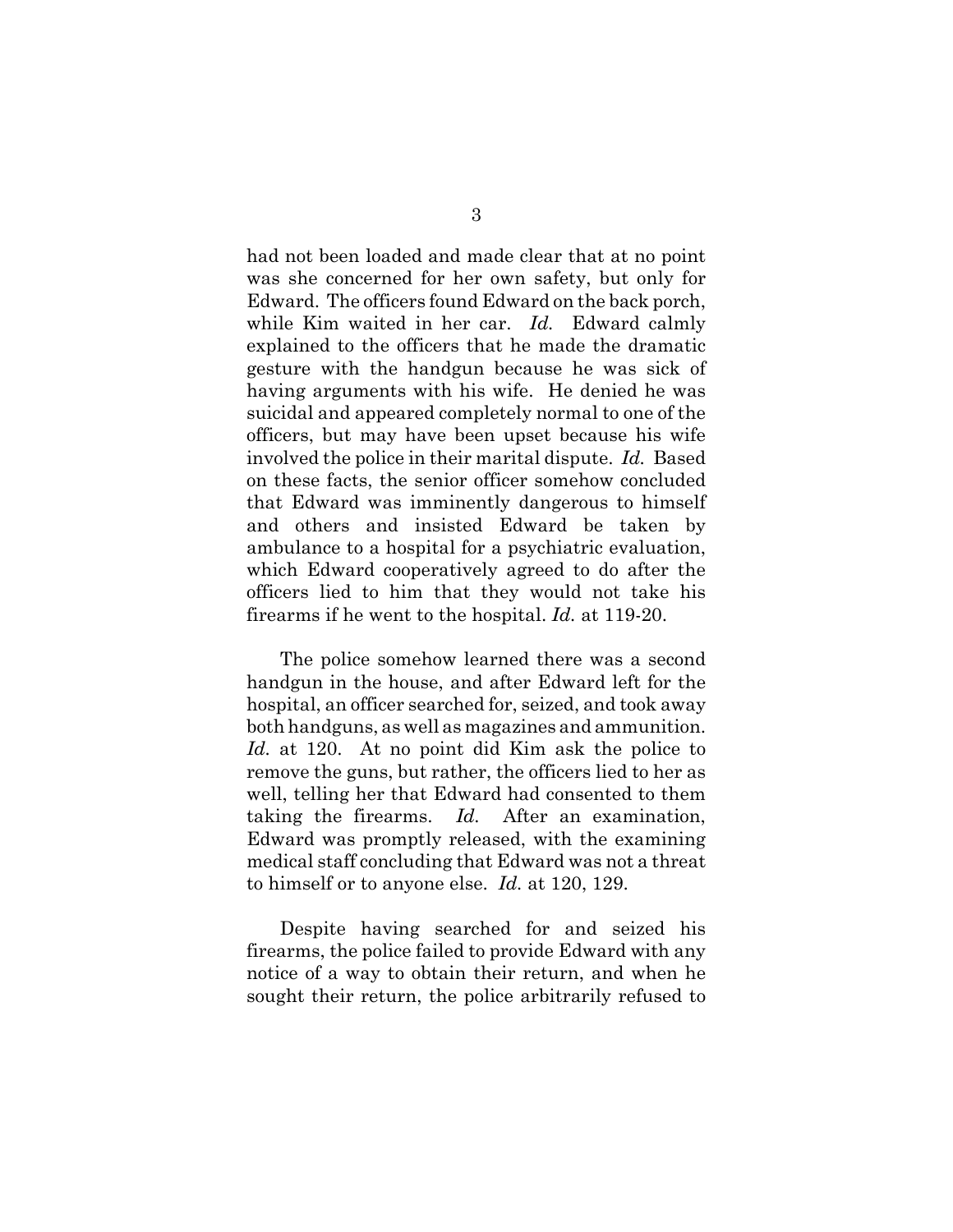return them until Edward filed suit.<sup>2</sup> For this violation of Edward's due process rights, the district court awarded Edward only "nominal damages." *Id*. at 120, n.2.

## **B. Did the Court View Facts in a Light Most Favorable to the Plaintiff?**

Despite these being the facts on which the court of appeals should have based its decision, it chose to defer to the imagined concerns of the police officers and sanction their Fourth Amendment violation of Edward's home because deferring to police upholds the "roles that they play in preserving and protecting communities." *Id*. at 118.

To justify its decision, the court of appeals either ignored or tried to rationalize away facts that were favorable to the plaintiff. For example, the court disregarded the fact that Edward "was neither admitted to the hospital nor deemed suicidal by medical personnel" because "the defendants' actions must be measured by the facts in the officers' possession at the time of the seizure." *Id*. at 129. But

<sup>&</sup>lt;sup>2</sup> The Court of Appeals used a convoluted, but colorful, rhetorical configuration to explain the sequence of events: "Shortly before his firearms were returned, the plaintiff repaired to the federal district court, pressing a salmagundi of claims stemming from the defendants' alleged seizures of his person and his firearms." *Id*. at 120. A more candid way of stating the sequence of events would be, say: "The Police refused to return his handguns until the plaintiff filed suit based on the non-consensual and warrantless search of his home and seizure of his person and his handguns from his home."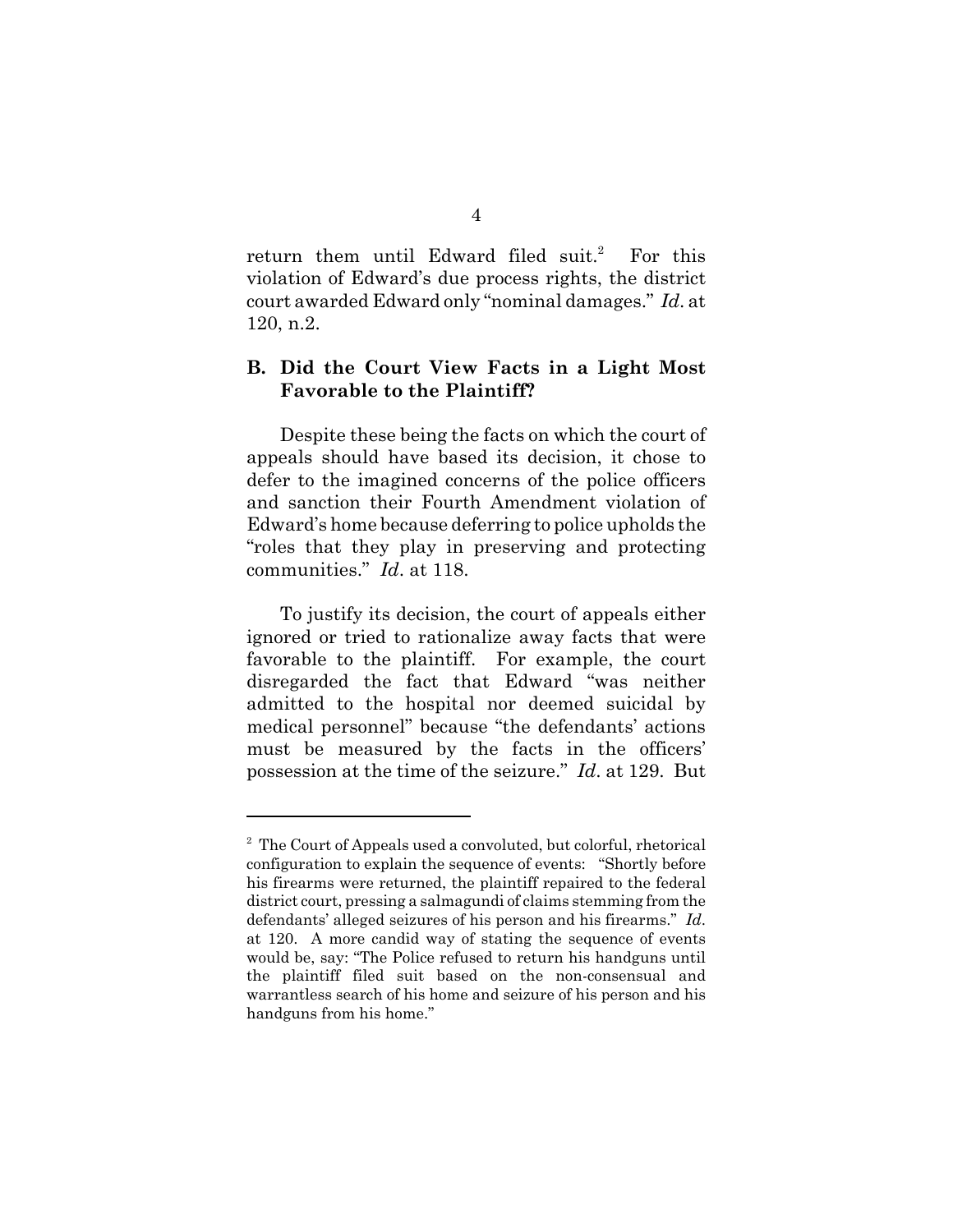neither did the "facts in the officers' possession" demonstrate a suicidal individual, as the conclusion by the hospital staff occurred directly after Edward was taken from his home. How medical personnel evaluated Edward that night was highly relevant to assessing the police search and seizure.

Lastly, the Court drew inferences from those facts not most favorable to the plaintiff, but most favorable to the decision it had wanted to reach. For example, on the one hand, the Court stated that the police were fully justified in finding an "obvious risk of self-harm" based on Kim's decision to leave and spend "the night at a hotel and request[] a wellness check on her husband...." *Id*. at 127. However, on the other hand, the Court felt the police were justified in disregarding Kim's repeated assurances that she did not fear for her own safety and still concluding that "she too might be at near-term risk." *Id*. at 131.

## **SUMMARY OF ARGUMENT**

The First Circuit's decision in Caniglia v. Strom, 953 F.3d 112 (1st Cir. 2020), employs a crowbar to take the crack that this Court placed in the Fourth Amendment in Cady v. Dombrowski, 413 U.S. 433 (1973), 47 years ago, to pry it well open and disfigure it beyond anything that this Court could have anticipated or imagined when Cady was decided. It would be one thing if the decision below were based on new scholarship about the text, history, and tradition of the Fourth Amendment. But it is quite another when the basis for the decision is the "evolving" view of the "'wide range of responsibilities that police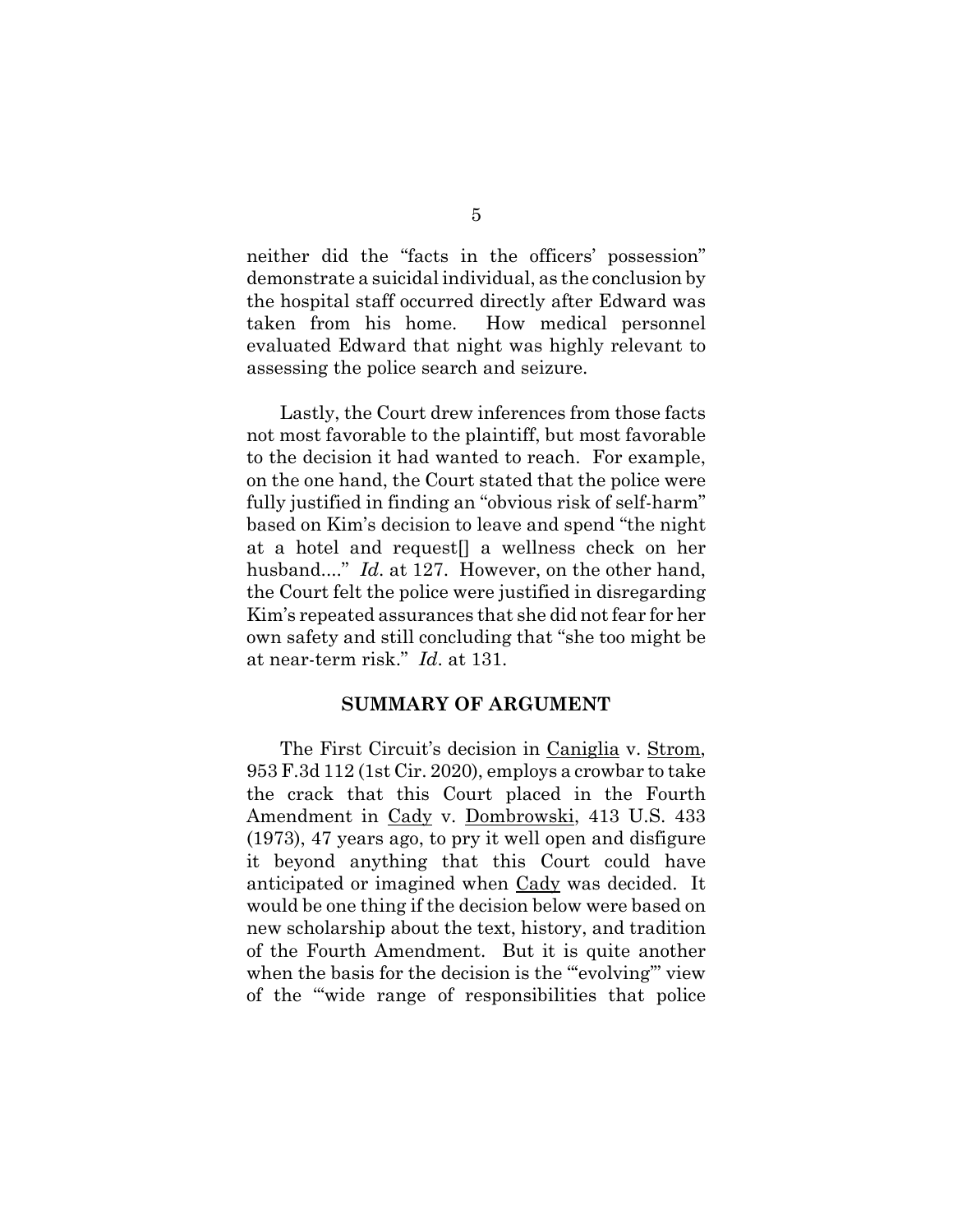officers must discharge.'" Caniglia at 123. And making it worse is the fact that the lower court's new "evolved" interpretation of the Fourth Amendment is based on one word repeated again and again — the "reasonableness" of the seizure — not as viewed by the Framers, but as viewed by three modern judges.<sup>3</sup> Id. at 125, 127. And completing its trifecta of interpretative error, the First Circuit employs a practical approach to constitutional interpretation through the use of interest balancing. *Id*. at 125.

While the issue presented — whether the "community caretaking" exception to the Fourth Amendment's warrant requirements is limited to vehicles or is expanded to homes — may seem reasonably discrete, it is not. On one level, this Court will decide whether Americans will continue to have meaningful Fourth Amendment protection in their own home or sacrifice it on the altar of the modern state. But on a grander level, the issue is how the Fourth Amendment is to be understood and applied. An originality approach would examine the text and original public meaning of the Amendment. The First Circuit ignored the text, never considered the Amendment's original public meaning, and made its decision on what seemed "reasonable" to modern judges based on balancing. For many reasons, the First Circuit's decision cannot be allowed to stand.

<sup>&</sup>lt;sup>3</sup> The Fourth Amendment does include the word "unreasonable," but it is a term of art designed to describe certain types of prohibited searches.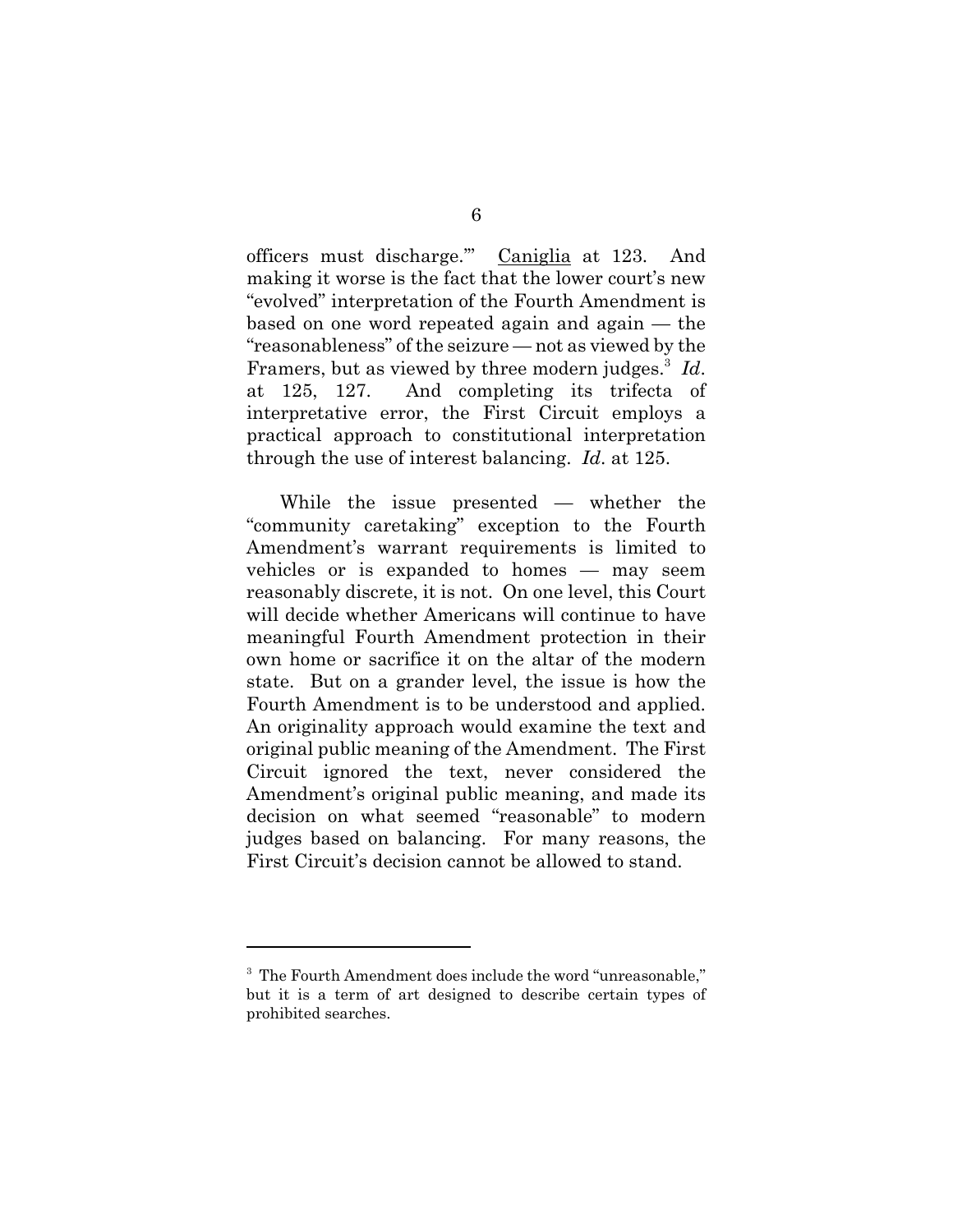Although the sole issue presented in this case involves the Fourth Amendment, the decision below also revealed the disdain with which many lower federal courts have viewed the right to keep and bear arms, even in the context of other constitutional rights. This Court should not allow lower courts to continue to treat the Second Amendment as a second-class right.

#### **ARGUMENT**

## **I. THE COURT OF APPEALS DECISION UNDERMINES FOURTH AMENDMENT PROTECTIONS FOR THE HOME.**

## **A. This Court's Decision in Cady Relied on Fourth Amendment Property Principles that Were Wholly Ignored by the Court Below.**

The First Circuit's decision in Caniglia v. Strom, 953 F.3d 112 (1st Cir. 2020) constitutes not just an expansion of this Court's holding in Cady v. Dombrowski, 413 U.S. 433 (1973), but rather a repudiation of the principles articulated there. It extended the "community caretaking exception" from disabled vehicles over which the police exercised custody and control to occupied homes over which it exercised neither, based on what it perceived to be the policy underlying the Cady decision.

The Court of Appeals reasoned that because the police play an important role "in preserving and protecting communities ... it is unsurprising" that the Cady case "determined, in the motor vehicle context,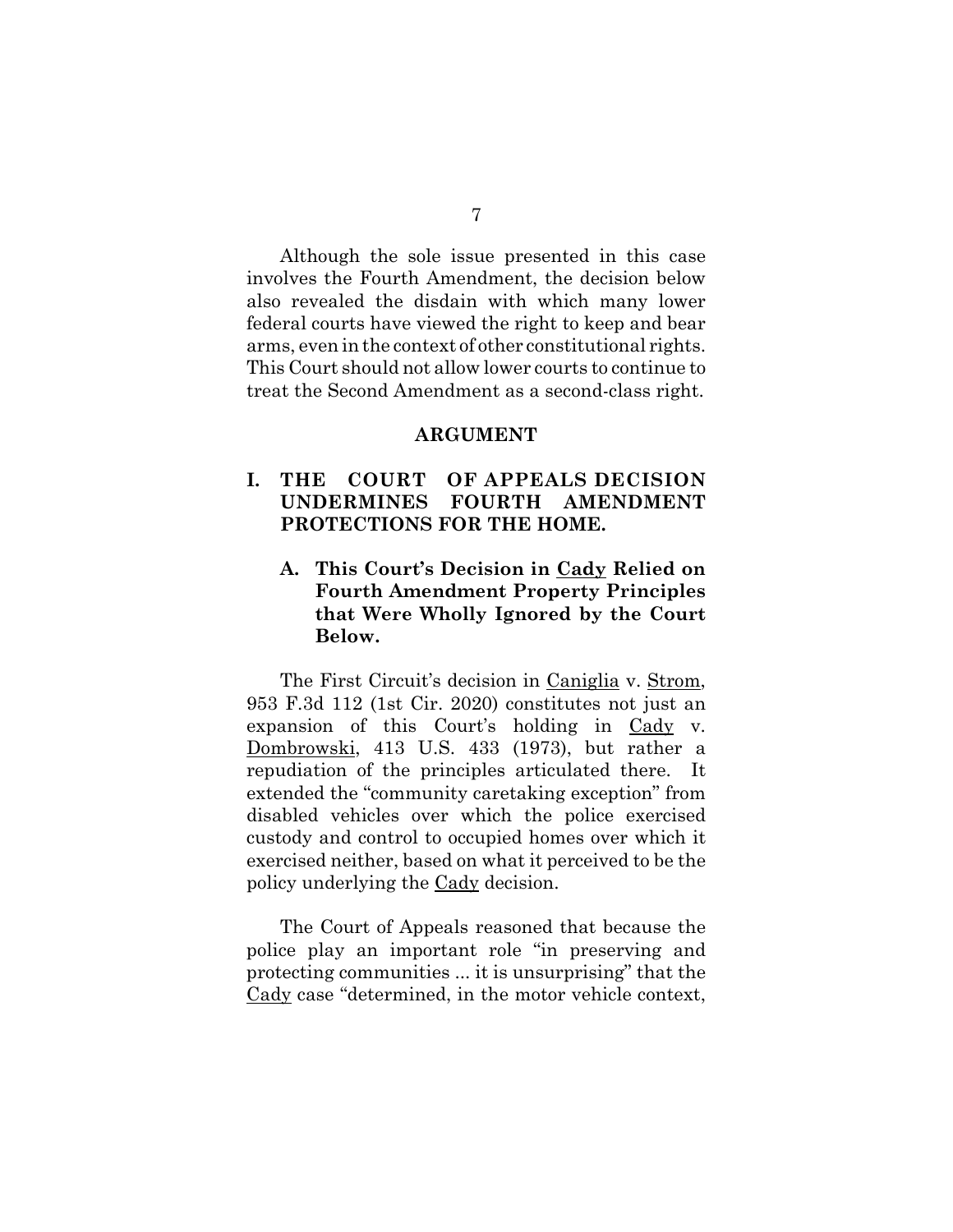that police officers performing community caretaking functions are entitled to a special measure of constitutional protection." *Id*. at 118. The court observed that the community caretaking doctrine has been an "evolving principle," which, to achieve its policy more fully, should now apply to homes.

Understanding the **core purpose of the doctrine** leads inexorably to the conclusion that it **should not be limited** to the motor vehicle context. Threats to individual and community safety are not confined to the highways. Given the **doctrine's core purpose**, its **gradual expansion** since Cady, and the practical realities of policing, we think it plain that the community caretaking doctrine may, under the right circumstances, have purchase outside the motor vehicle context. We so hold. [*Id.* at 124 (emphasis added).]

The technique utilized by the court of appeals to "evolve" and "expand" the Cady holding is not unique, but it should be analyzed to see how it was utilized to reach results that could never be reached by analysis based on "text, history, and tradition." Heller v. District of Columbia, 670 F.3d 1244, 1271 (2011) (Kavanaugh, J., dissenting). The technique is to assign a new and elastic name to the holding, call it a doctrine, and then allow modern judges to explore the parameters of that new doctrine. Since the doctrine has no independent historical basis, it has no objective meaning. Therefore, a search for its meaning is completely arbitrary — allowing the lower courts to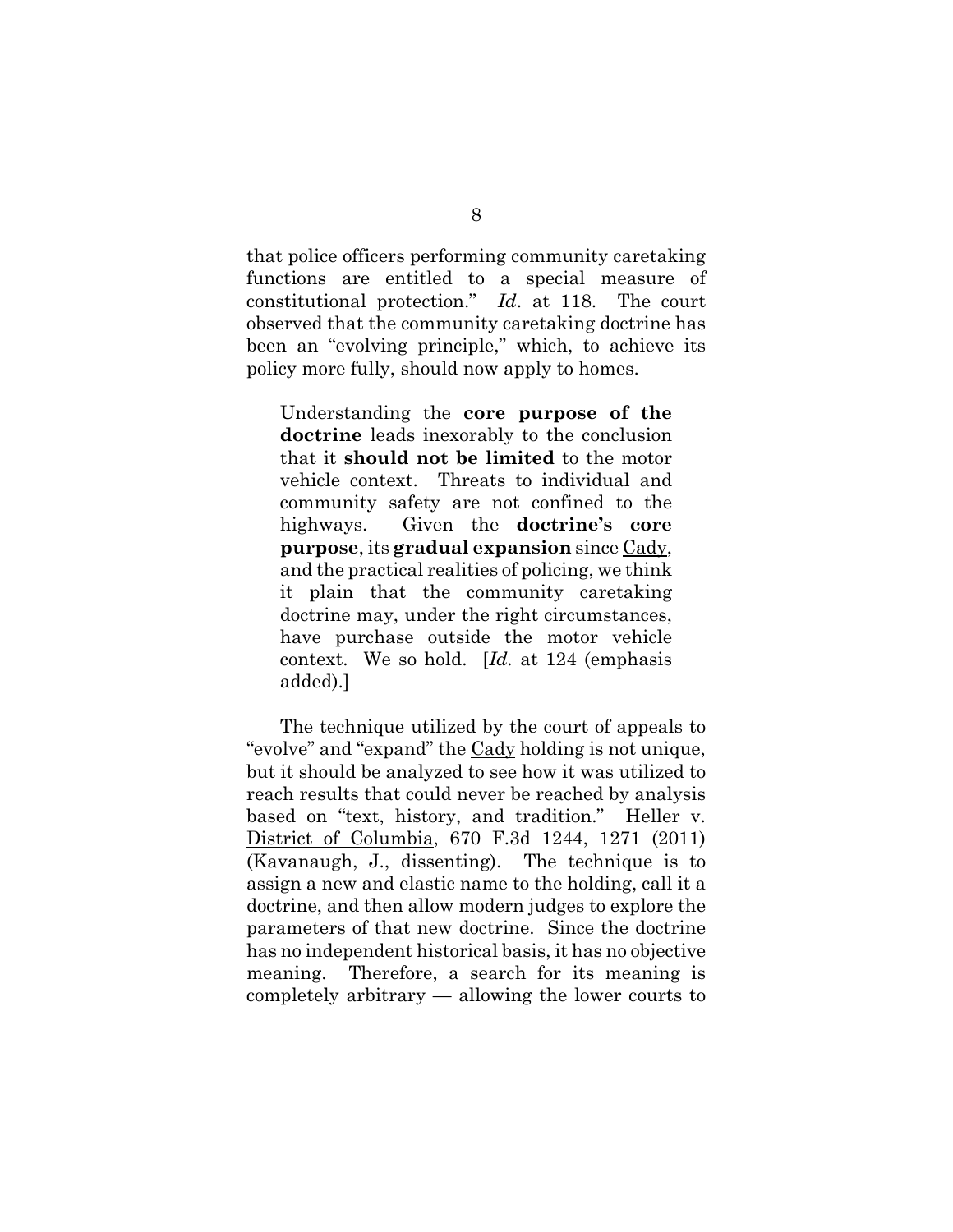give it whatever meaning the judge requires to reach his or her desired result.<sup>4</sup>

For a half century, the Fourth Amendment was largely understood as a protection of privacy. However, in United States v. Jones, 565 U.S. 400  $(2012)$ , and  $\overline{\text{Florida}}$  v. Jardines, 569 U.S. 1 (2013), this Court re-established the original basis of the Fourth Amendment as the protection of property.<sup>5</sup> As Justice Scalia explained:

<sup>4</sup> Another application of this principle, in the area of the First Amendment, is the trend to ignore the separate, well-established historical, common law meaning of "the Freedom of Speech" and "[the Freedom] of the Press" — each separately identified in the First Amendment — amalgamize the two freedoms, and call it the Doctrine of Freedom of Expression. Since the phrase "Freedom of Expression" has neither historical basis nor independent meaning, it provides a judge seeking out its parameters with latitude to ignore the fact that neither the Freedom of Speech nor the Freedom of the Press ever protected obscenity, and then find that the Doctrine of Freedom of Expression robustly protects nude dancing. *See* California v. LaRue, 409 U.S. 109, 113 (1972) ("The District Court majority upheld the appellees' claim that the regulations in question unconstitutionally abridged the freedom of expression guaranteed to them by the First and Fourteenth Amendments to the United States Constitution.")

<sup>5</sup> In Jones, this Court relegated to second place the Fourth Amendment's protection of "privacy" memorialized in Katz v. United States, 389 U.S. 347 (1967). *See* Jones at 409 ("But as we have discussed, the Katz reasonable-expectation-of-privacy test has been *added to*, not *substituted for*, the common-law trespassory test."). *See also* H. Titus & W. Olson, "*United States v. Jones*: Reviving the Property Foundation of the Fourth Amendment," CASE WESTERN RESERVE J. OF LAW, TECHNOLOGY & THE INTERNET, vol. 3, no. 2 (Spring 2012).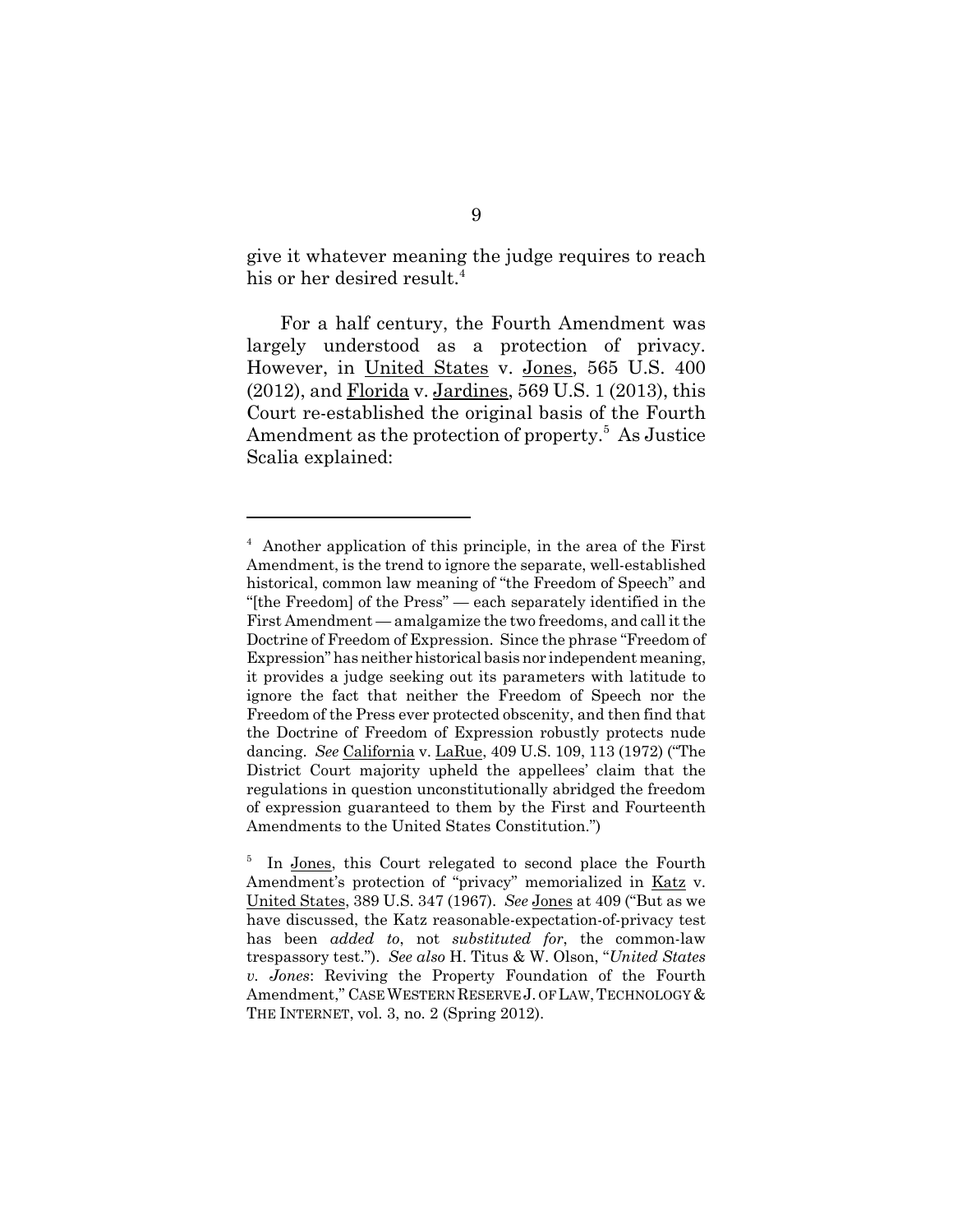The text of the Fourth Amendment reflects its close connection to property, since otherwise it would have referred simply to "the right of the people to be secure against unreasonable searches and seizures"; the phrase "in their persons, houses, papers, and effects" would have been superfluous. [Jones at 405.]

Although Cady was decided four decades before Jones, the Cady Court addressed the property principle. The Cady Court justified the warrantless search in large part because the police had exercised a significant degree of custody and control over Cady's automobile before it was searched. In evaluating the search of the car, the Court identified "two factual considerations [that] deserve emphasis," the first of which was:

the police had exercised a form of **custody or control** over the 1967 Thunderbird. Respondent's vehicle was disabled as a result of the accident, and constituted a nuisance along the highway. Respondent, being intoxicated (and later comatose), could not make arrangements to have the vehicle towed and stored. **At the direction of the police**, and for elemental reasons of safety, the automobile was towed to a private garage.... [Cady at 442-43 (emphasis added).]

The Court went on to explain that while "[t]he police did not have actual physical custody of the vehicle [as in two earlier cases] the vehicle had been towed there at the officers' directions.... Rather, like an obviously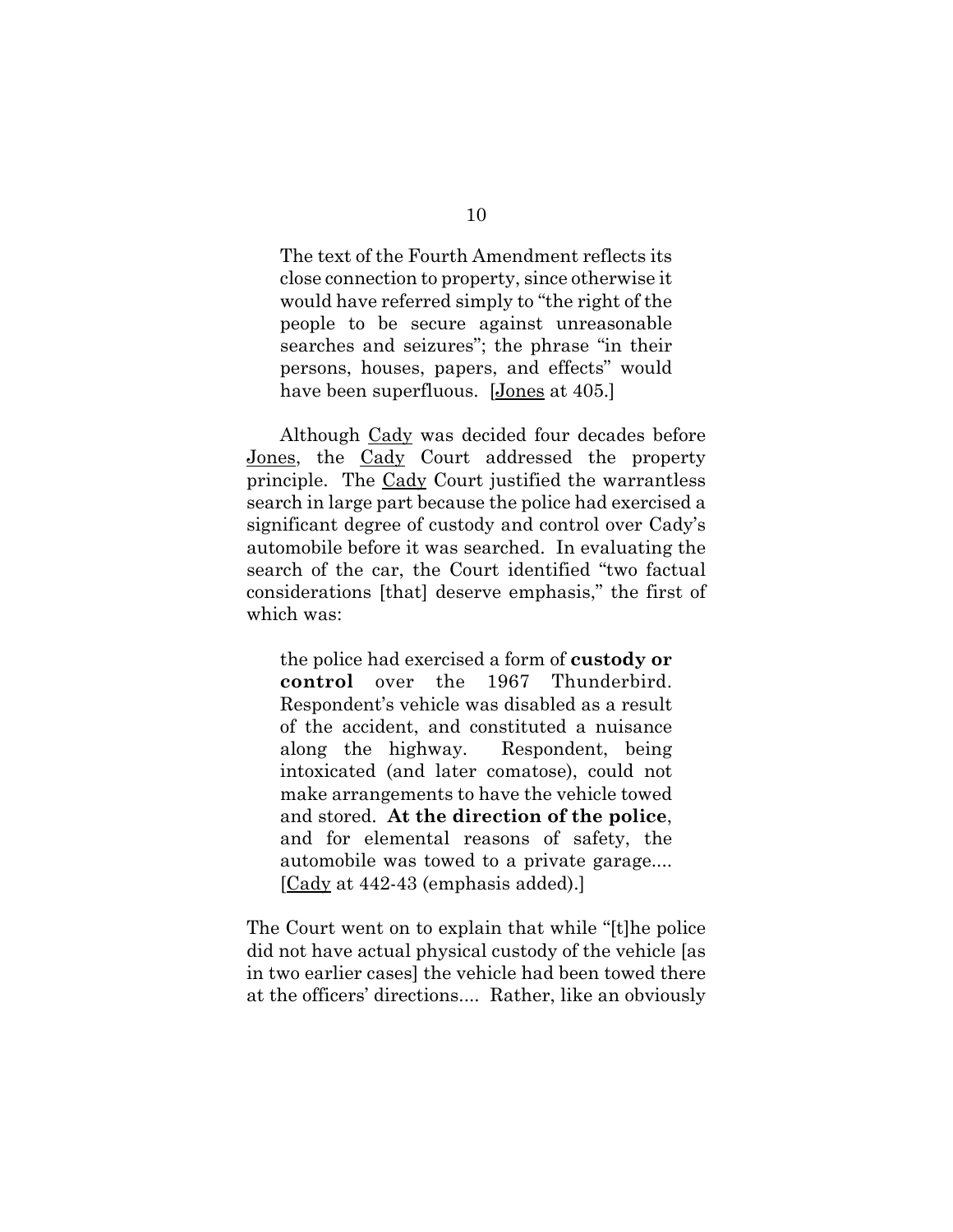**abandoned** vehicle, it represented a nuisance...." *Id*. at 446-47 (emphasis added). Had the court below evaluated the search of the home and seizure of petitioner and his guns based on property principles, it would have found the police had no custody or control over the home as was present in Cady.

The Cady Court stressed the distinction which the court below crushed. "'[F]or the purposes of the Fourth Amendment there is a constitutional difference between houses and cars.'" Cady at 439 (citations omitted). And the Cady Court relied on that distinction:

The Court's previous recognition of the **distinction** between motor vehicles and dwelling places leads us to conclude that the type of caretaking "search" conducted here of a vehicle that was neither in the custody nor on the premises of its owner, and that had been placed where it was by virtue of lawful police action, was not unreasonable solely because a warrant had not been obtained. [Cady at 447-48 (emphasis added).]

 The court of appeals erred when it failed to analyze the property principles undergirding the Fourth Amendment and to follow the distinction repeatedly stressed in Cady between vehicles and homes.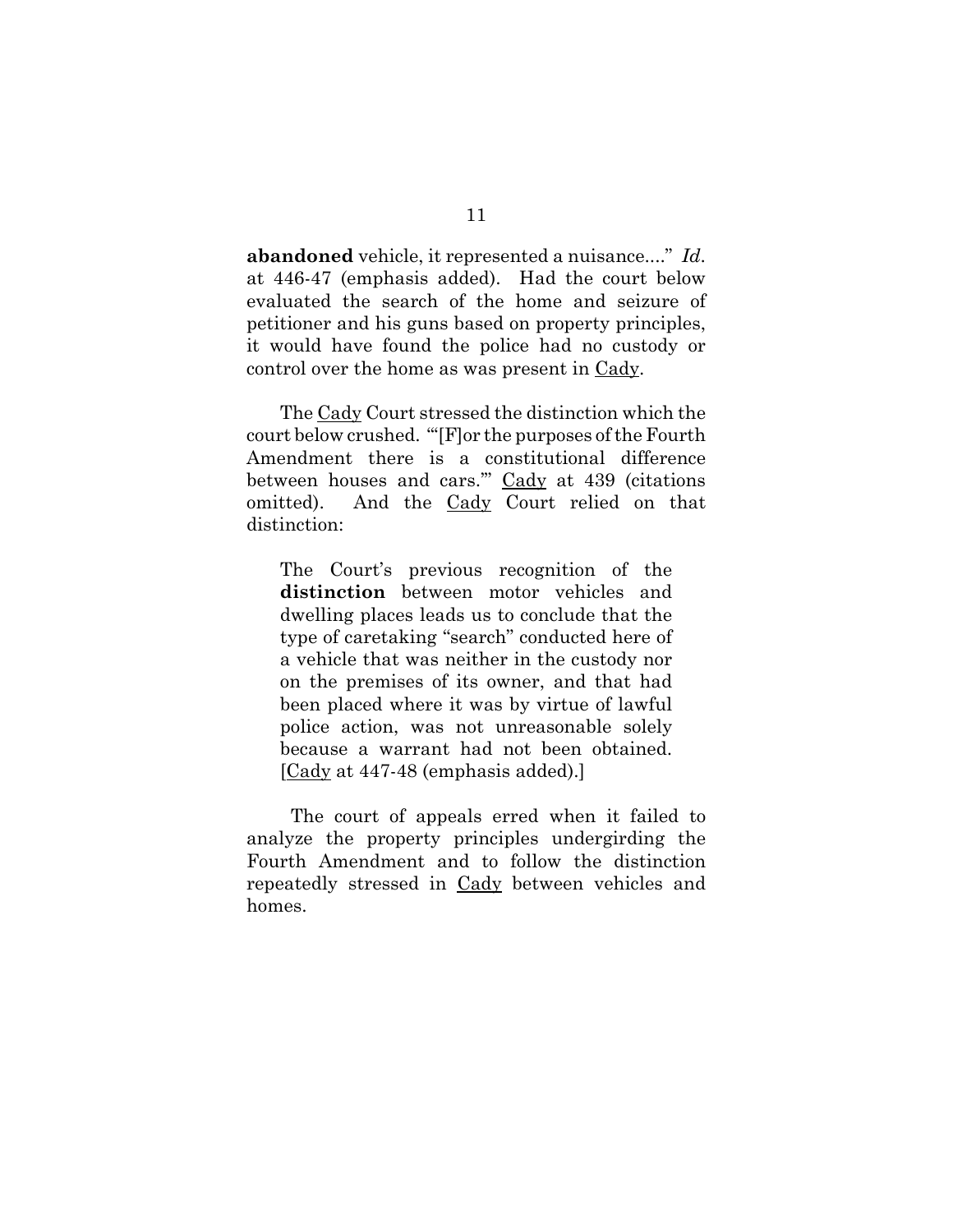## **B. If "Reasonableness" Is the Standard by which the Fourth Amendment Is to Be Interpreted, that Amendment Ceases to Have Any Objective Meaning and No Longer Provides the American People Any Protection from the Government.**

The court below asserted that "probable cause" is used to evaluate "seizures of the person pursuant to civil protection statutes, but generally have scrutinized community caretaking activities for reasonableness." *Id*. at 127 (citation omitted). The court went on to posit that seizing "an individual for transport to the hospital for a psychiatric evaluation and of firearms within a dwelling — are of a greater magnitude than classic community caretaking functions like vehicle impoundment. In such circumstances, **it may be that some standard more exacting than reasonableness must be satisfied** to justify police officers' conduct." *Id*. (emphasis added.) However, here the court did not decide what test to apply because it believed that the officers' conduct met both tests. In its analysis, it uses "variations of the term 'reasonable' ... [f]or ease in exposition." *Id*. Indeed, the court's opinion is replete with references to the reasonableness of the police officers' actions, along with statements that they are within the "realm of reason." *Id.*

To be sure, the Fourth Amendment contains the word "unreasonable," but that does not mean that its entire meaning can be reduced down to a simple test as to whether a warrantless search is deemed "reasonable" by a modern judge.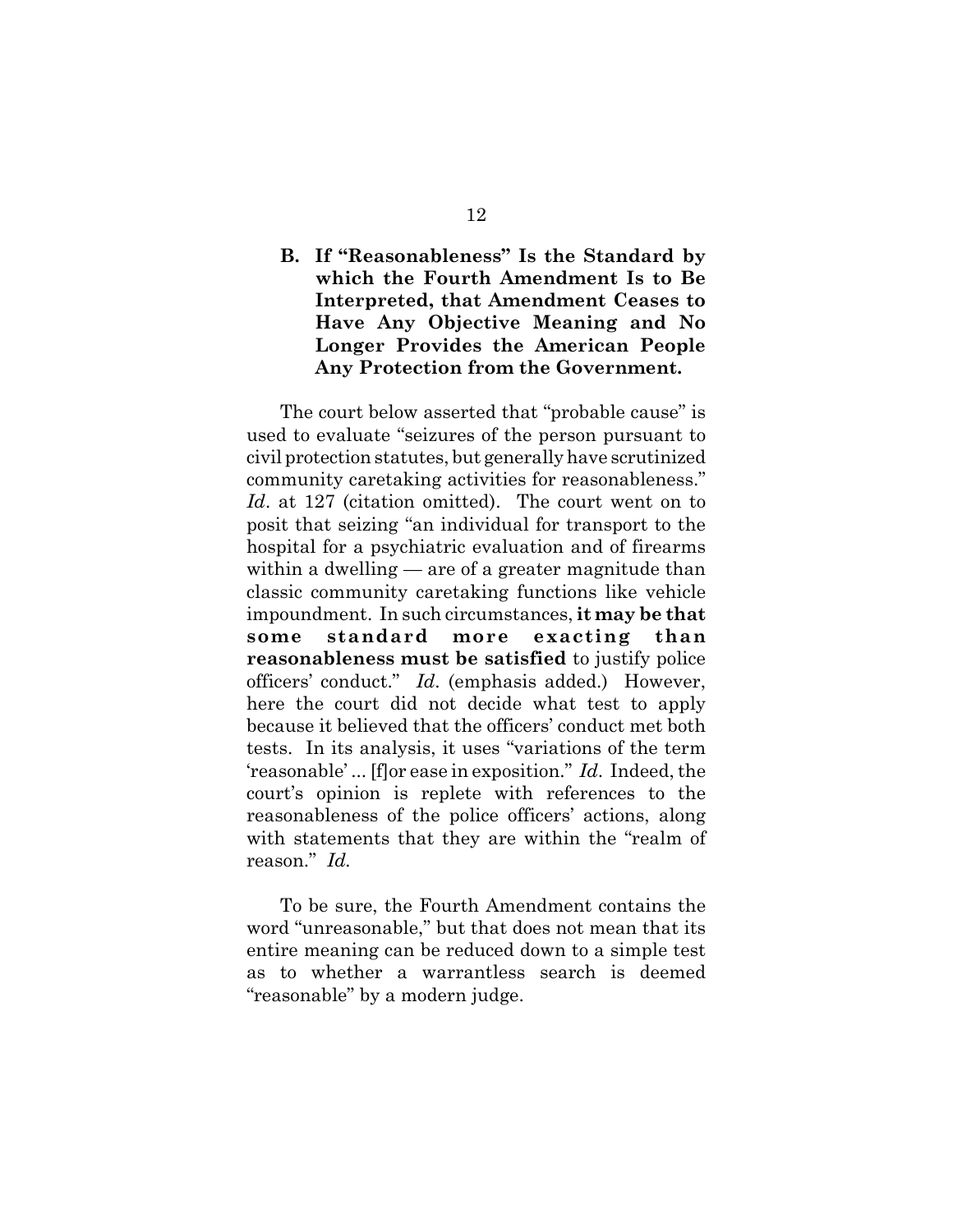The right of the people to be secure in their persons, houses, papers, and effects, against **unreasonable** searches and seizures, shall not be violated, and no Warrants shall issue, but upon probable cause, supported by Oath or affirmation, and particularly describing the place to be searched, and the persons or things to be seized. [Fourth Amendment (emphasis added).]

For most of the existence of the nation, an "unreasonable search and seizure" was decided according to the principles articulated in Boyd v. United States, 116 U.S. 616 (1886), Weeks v. United States, 232 U.S. 383 (1914), and Gouled v. United States, 255 U.S. 298 (1921), known as the "mere evidence rule."

A reasonable search and seizure was a search for an item in which the object of the search did not have a superior property interest. One commentator described the items which could be searched for and seized as: "(1) fruits of the crime, (2) instrumentalities of the crime, (3) contraband, and (4) weapons or any other means of escape." "Mere Evidence" Rule Discarded and Held Inapplicable to Exclude Evidence Lawfully Seized, St. John's Law Review, vol. 42, no. 3, 425, 426 (Jan. 1968). All other searches, such as searches for mere evidence, were *per se* unreasonable, even if conducted with a warrant. This understanding of the Fourth Amendment, based on common law and property principles, was generally observed until Warden v. Hayden, 387 U.S. 294 (1967).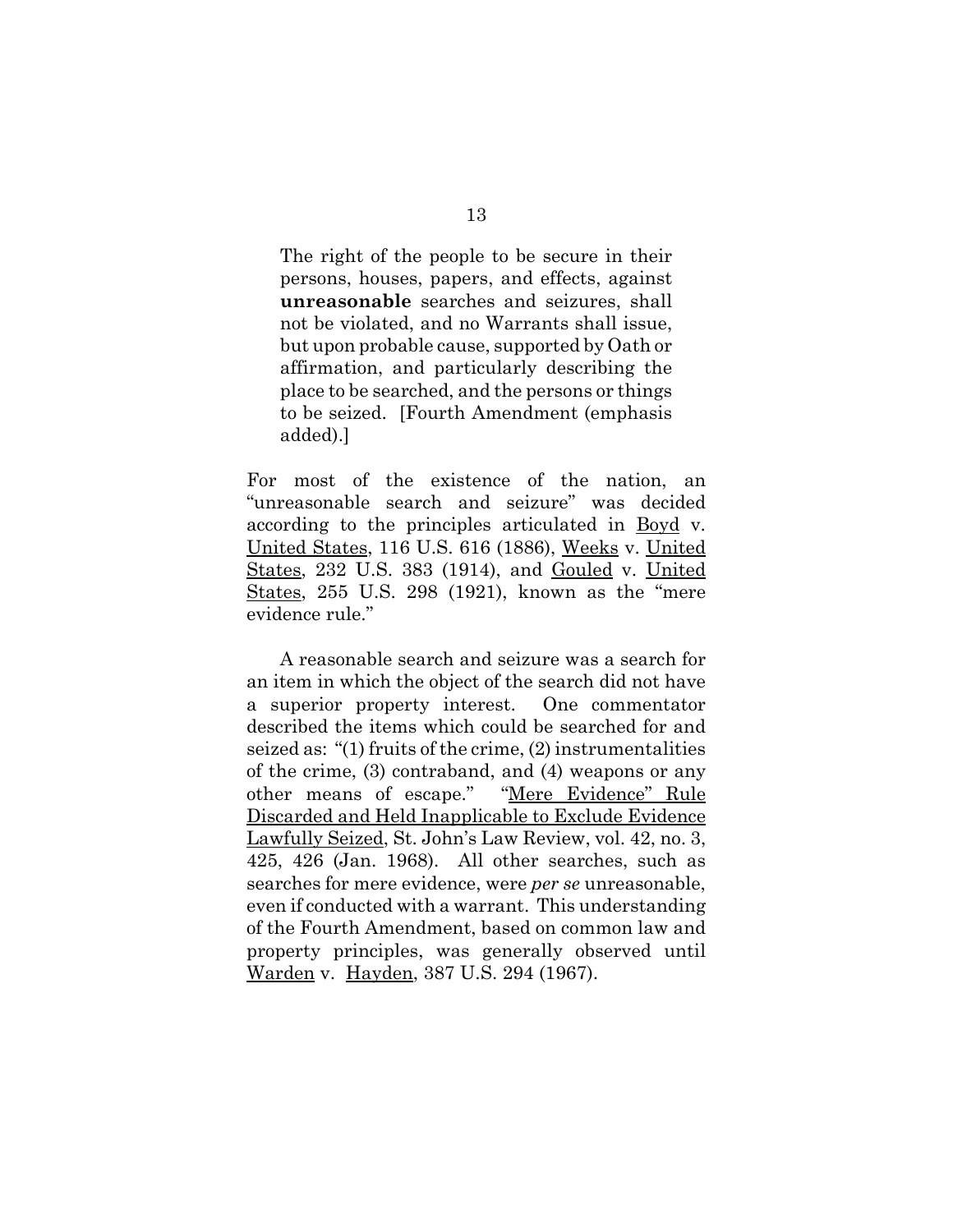Once the notion of an inherently unreasonable search and seizure (warrant or not) was lost, courts increasingly came to believe that if warrants were obtained, virtually anything could be seized. and even if warrants were not obtained, anything falling within "exceptions" to the Fourth Amendment could be seized anyway. The community caretaking doctrine is perhaps the most troubling of those exceptions, as it could cover a wide variety of pretextual searches. If it is allowed to expand as the court below decided, it seriously undermines the protections of the Fourth Amendment intended by its Framers.

## **C. Interest Balancing Lawlessly Elevates the Personal Opinions of Modern Judges over the Text of the Framers, which Was Consented to by the People.**

The Court of Appeals believed that there was no fixed Fourth Amendment rule protecting homes from warrantless searches and seizures based on the community caretaking exception. Rather, it believed that every fact situation was different, requiring judges to carefully balance the interests of the people versus the interests of the government. Not surprisingly, the court below took the side of the government over the people. Employing the wrong approach, the court below reached the wrong result:

[A]ny assessment of the **reasonableness** of caretaking functions requires the **construction of a balance** between the need for the caretaking activity and the affected individual's interest in freedom from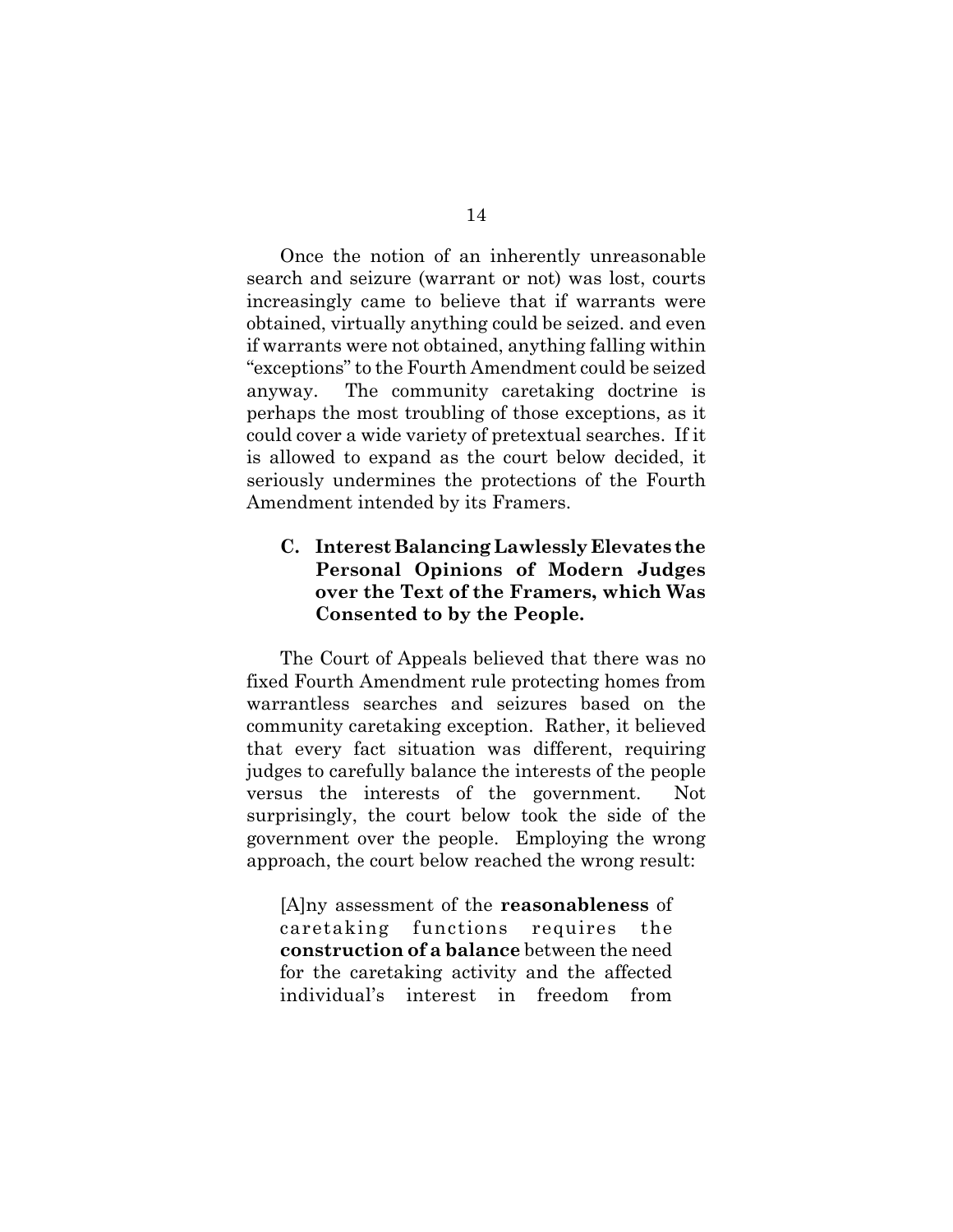government intrusions. This **balancing test** must, of course, be **performed anew in each individual case**..... Although an individual has **robust interests** in preserving his bodily autonomy, the sanctity of his home, and his right to keep firearms within the home for selfprotection, these interests **will sometimes have to yield** to the public's powerful interest "in ensuring that 'dangerous' mentally ill persons [do] not harm themselves or others." [Caniglia at 125 (emphasis added) (citations omitted).]

In calling for interest balancing, the court was granting to itself the right to override the constitutional text, cloaking that usurpation in the garb of legalese. While interest balancing has a long pedigree in First Amendment jurisprudence, truly no constitutional rights should be measured based on a balancing of interests. The most thoughtful and complete rejection of interest balancing in recent years was performed in District of Columbia v. Heller, 554 U.S. 570 (2008), there with respect to the Second Amendment. The way that this Court rejected interest balancing should be instructive here.

When Heller was argued to the Supreme Court, the Solicitor General — contending for the United States as *amicus curiae* — urged the Court to employ a type of interest balancing (specifically, "intermediate scrutiny") in reviewing the D.C. ban on handguns, believing that if that standard were employed correctly, the statute would be upheld. *See* District of Columbia v. Heller, Docket No. 07-290, Oral Argument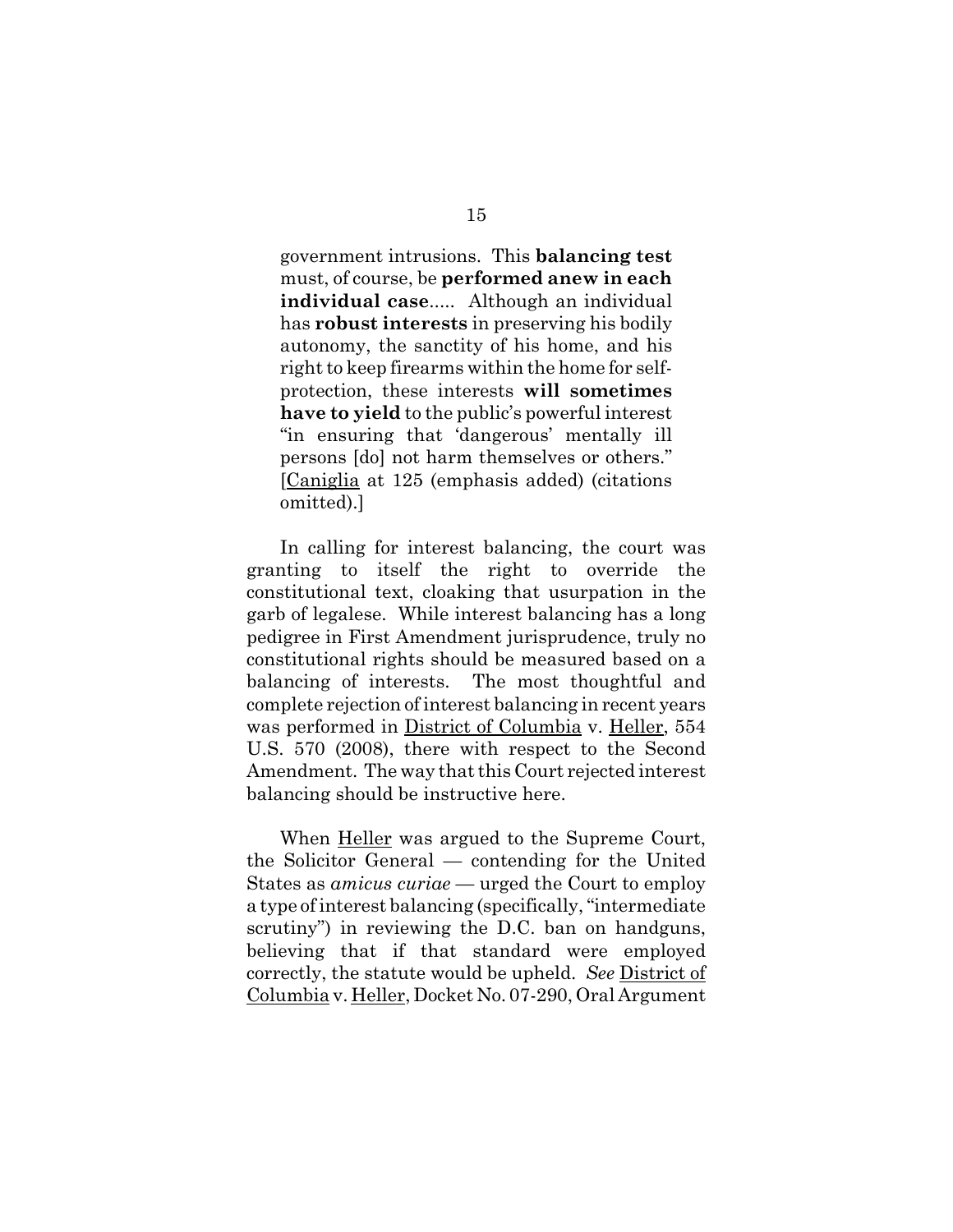Transcript, pp. 44-45. During oral argument, Chief Justice Roberts expressed his doubts of the utility of this approach:

[T]hese various phrases under the different standards that are proposed, "compelling interest," "significant interest," "narrowly tailored," none of them appear in the Constitution; and I wonder why in this case we have to articulate an all-encompassing standard. Isn't it enough to determine the scope of the existing right that the amendment refers to, look at the various regulations that were available at the time, including you can't take the gun to the marketplace and all that, and determine how ... this restriction and the scope of this right looks in relation to those? I'm not sure why we have to articulate some very intricate standard. I mean, **these standards** that apply in the First Amendment just kind of developed over the years as sort of **baggage that the First Amendment picked up**. But I don't know why when we are starting afresh, we would try to articulate a whole standard that would apply in every case? [Heller Oral Argument Transcript, p. 44 (emphasis added).]

Indeed, when Heller was decided, the approach telegraphed by Chief Justice Roberts during oral argument was exactly the approach taken by the majority.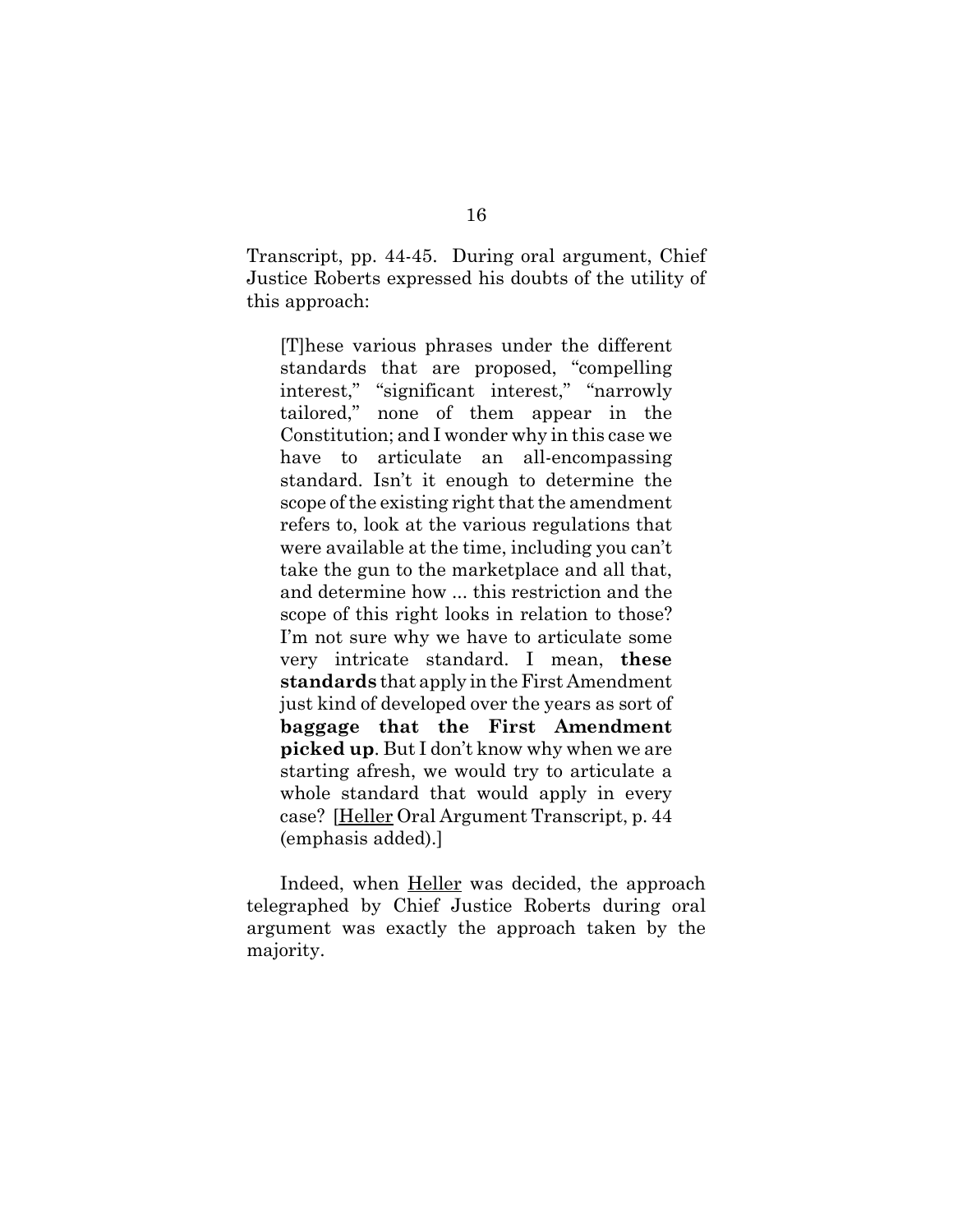We know of no other enumerated constitutional right whose core protection has been subjected to a freestanding "**interest-balancing**" approach. The very enumeration of the right takes out of the hands of government — even the Third Branch of Government — the power to decide on a case-by-case basis whether the right is *really worth* insisting upon. **A constitutional guarantee subject to future judges' assessments of its usefulness is no constitutional guarantee at all**. Constitutional rights are enshrined with the scope they were understood to have when the people adopted them, whether or not future legislatures or (yes) **even future judges** think that scope too broad.... The Second Amendment ... is the very *product* of an **interest balancing by the people**.... [Heller at 634-35 (italics original) (emphasis added).]

Indeed, Justice Scalia correctly described interest balancing as a "judge-empowering [test]." Heller at 719. That is exactly why judges like, no love, interest balancing. By it they grant to themselves raw power to do what they believe should be done, unconstrained by the constraints imposed by the Constitution's written text.

The same rejection of balancing tests that was applied to the Second Amendment should apply to the Fourth Amendment. At no point did the court below even quote the text of the Fourth Amendment, to say nothing of seeking to analyze or understand it as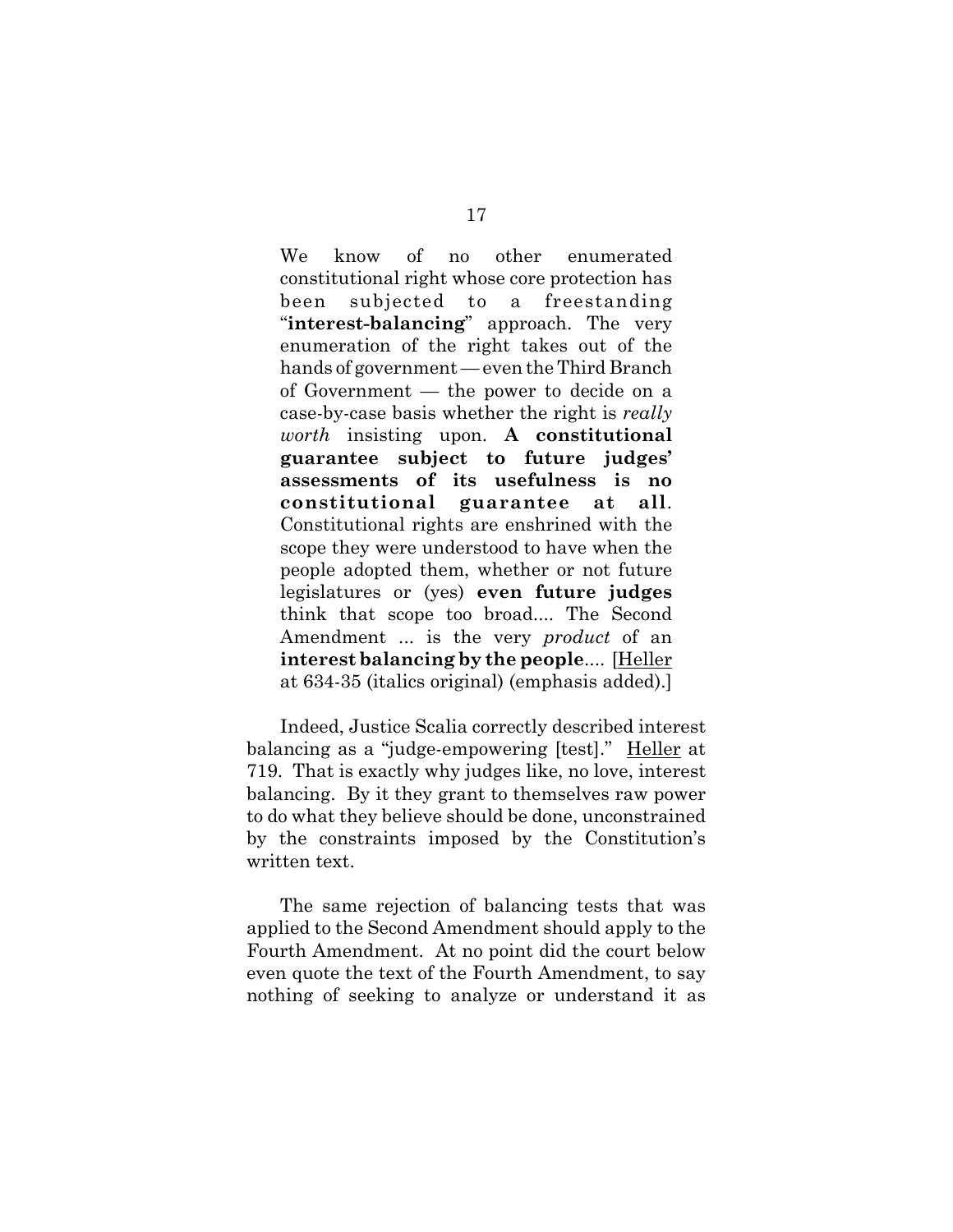written. It made no search for its original public meaning. It simply took the Cady case and viewed the doctrine as undergoing "evolution" and a "gradual expansion," because the judges felt the need to expand the doctrine beyond its scope in Cady based on what could be termed a policy argument. That policy elevated the powers of the police above the protection of the people.

The court explained that constitutional protections for the home must yield to the "'special role' that police officers play in our society" including acting "as a master of all emergencies," and giving "police elbow room to take appropriate action when unforeseen circumstances present some transient hazard that requires immediate attention." Caniglia at 124. The Court concluded: "[u]nderstanding the core purpose of the [community caretaking] doctrine leads inexorably to the conclusion that it should not be limited to the motor vehicle context." *Id*. And, "[g]iven the doctrine's core purpose, its gradual expansion since Cady, and the practical realities of policing, we think it plain that the community caretaking doctrine may, under the right circumstances, have purchase outside the motor vehicle context. We so hold." *Id*.

In Cady, the Supreme Court described the role police play as "community caretakers." This was expanded upon by the court below, which waxed a bit poetic in asserting "[t]he police play a vital role as guardians of the public weal. They must, therefore, be granted some measure of discretion." Caniglia at 132. But even if the police were to be considered "guardians of the galaxy," they are still constrained by the U.S.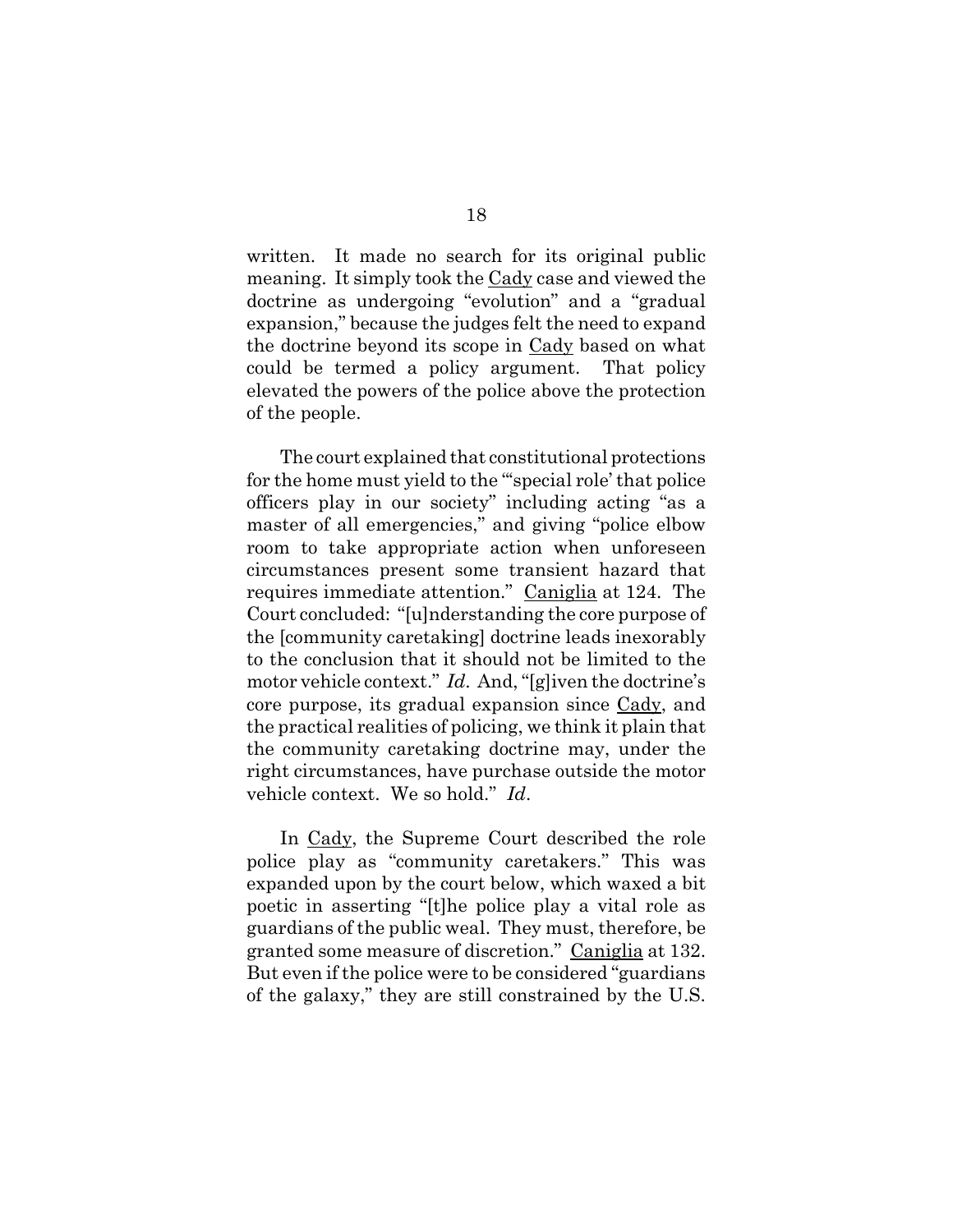Constitution. The Constitution remains the law which governs the government.

The police may have a "measure of discretion," but that discretion is not to act in a manner which violates the text, context, history, and tradition, and original public meaning of the Fourth Amendment. The decision of the court below granted discretion to police to expand the powers of police and diminish the protection of the People under the Fourth Amendment. Even though its preference of government power was based on a policy it preferred, that policy was precluded when the Bill of Rights was crafted by the Framers and ratified by the People. The court may have rationalized its decision as being done in the best interests of the community, but its decision was *ultra vires*, as neither that court nor this has authority to diminish the People's protections set out in the Fourth Amendment.

## **II. THE FIRST CIRCUIT DECISION TREATS THE SECOND AMENDMENT AS A SECOND CLASS RIGHT.**

## **A. The First Circuit's Attitude toward Firearms May Have Contributed to Its Weakening of the Fourth Amendment.**

Although there was no Second Amendment issue expressly presented by Petitioner in this case, Petitioner's right to keep and bear arms was certainly affected by the court of appeals decision. The court of appeals viewed the central fact that led up to the police seizing petitioner and sending him to a hospital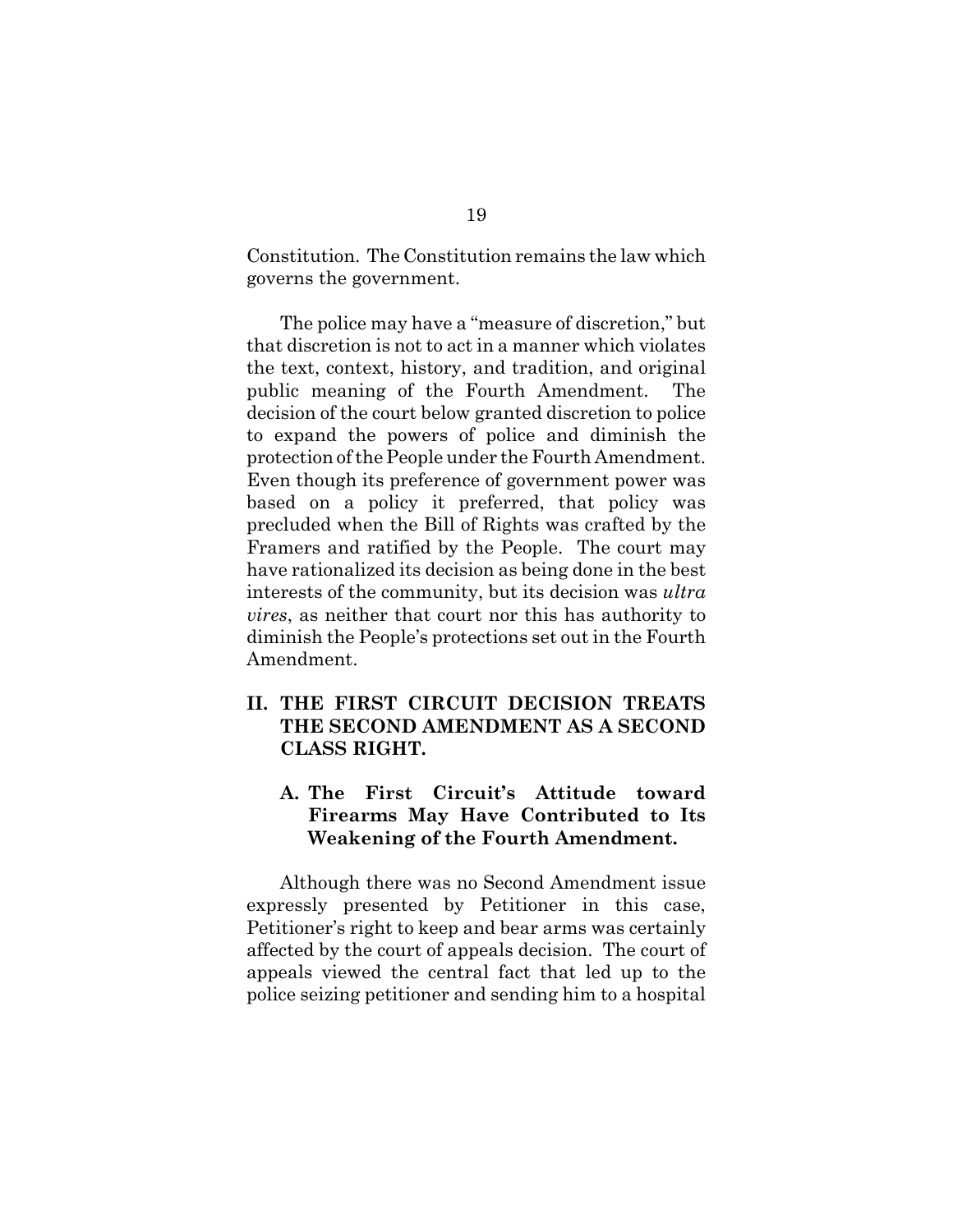for a psychiatric evaluation as he "had recklessly thrown a firearm." Caniglia at 128. Then, the police felt at liberty to seize some of the personal property of petitioner. But the only property seized was the type of property that this Court has said was given the highest protection by the U.S. Constitution — a handgun in the home.

A Second Amendment claim was before the court below, and that court's analysis of the gun issue revealed the court's negative presumptions about guns, which tainted its analysis of Petitioner's Fourth Amendment claim. The court cited First Circuit authorities that demonstrate how suffocatingly narrow that Circuit views the Second Amendment: "the core of the Second Amendment right is **confined to selfdefense in the home by law-abiding citizens**." *Id*. at 134 (emphasis added). Because the First Circuit has not yet considered "the seizure of specific firearms from the home in pursuance of a legitimate police function," the court found there was no binding precedent and upheld the grant of summary judgment on the Second Amendment claim on the ground of qualified immunity. *Id*.

On the Fourth Amendment claim relating to the seizure of the firearms, the court conflated the need to seize firearms (which the court treated as being inherently dangerous) with the need to protect the public or the "community." The court cited the Seventh Circuit for the "cogently reasoned" principle of public relations rather than jurisprudence, that "'[o]ne need only imagine the public outcry ... had the police left the gun[s]' in place and the plaintiff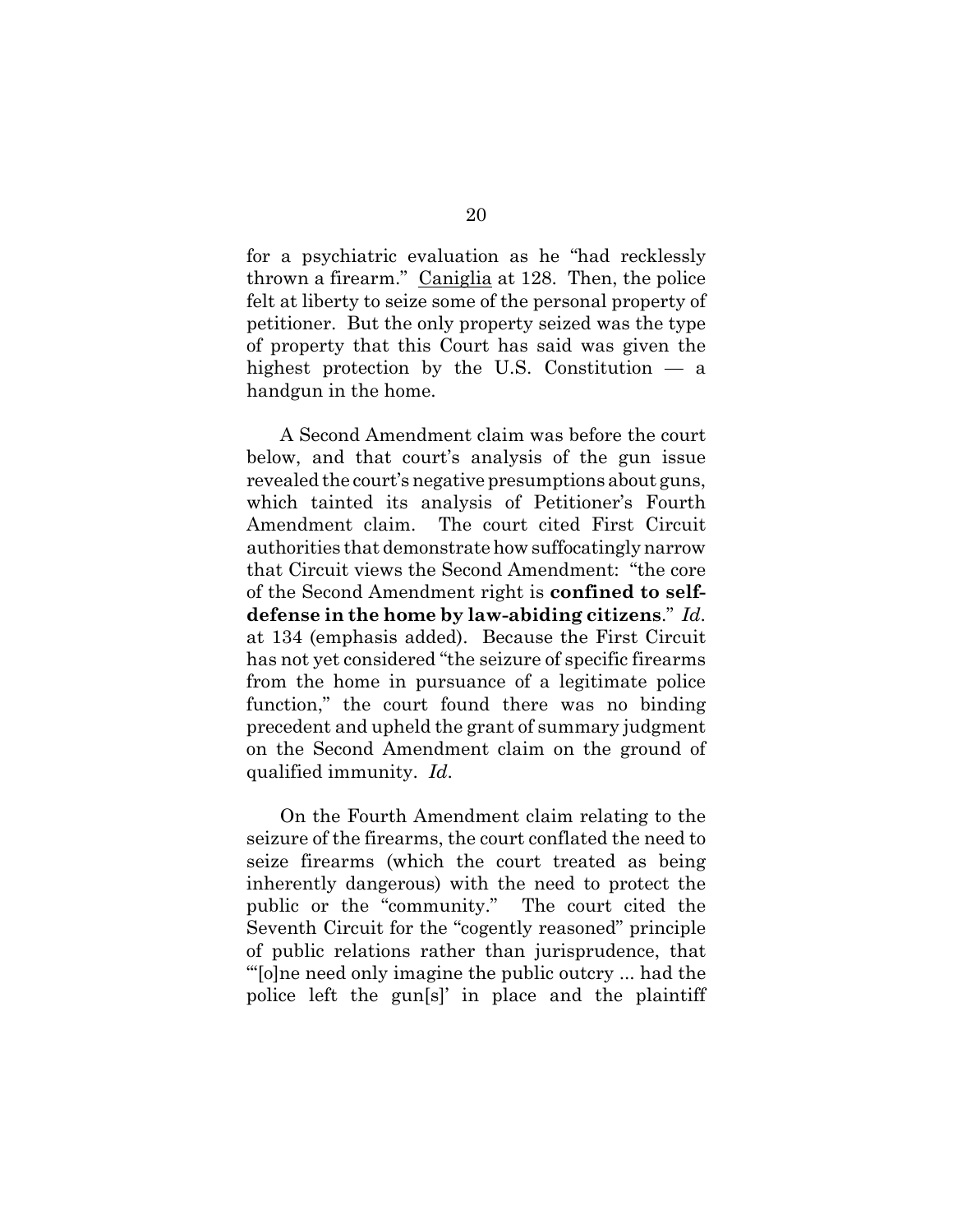'returned home and then used the gun[s]' to inflict harm." *Id.* at 132-33 (citing Sutterfield v. Milwaukee, 751 F.3d 542, 570 (7th Cir. 2014)). This case should be resolved with cognition, not precognition.

The court below described the presence of the firearm as a "danger" that was "immediate," yet at the same time acknowledged the defendants' concession that "neither the exigent circumstances exception nor the emergency aid exception could have justified the seizure of the plaintiff's firearms after he had been removed from the scene." Caniglia at 131, n.9, 132. This concern for immediate dangerousness is belied by the fact that the focus was on the firearms themselves and that the court below considered it a virtue that the police did not "engage in a frenzied top-to-bottom search for potentially dangerous objects." *Id*. at 133. On the contrary, if the police were genuinely conducting a community caretaking seizure, it seems as though they would have sought to remove other apparently obvious dangers such as kitchen knives or the keys to the cars (which also could pose a danger to the public at large).

Likewise, the cases cited by the court of appeals in support of its position that the community caretaking exception applies to seizures in the home by and large involve the presence of a firearm. *See* Caniglia at 124. In the Ninth Circuit's recent decision in Rodriguez v. San Jose, 930 F.3d 1123 (9th Cir. 2019), the facts were somewhat similar to this case in that firearms were seized from a home following the removal of the husband who was suffering a mental breakdown. (That case also involved lies from police in order to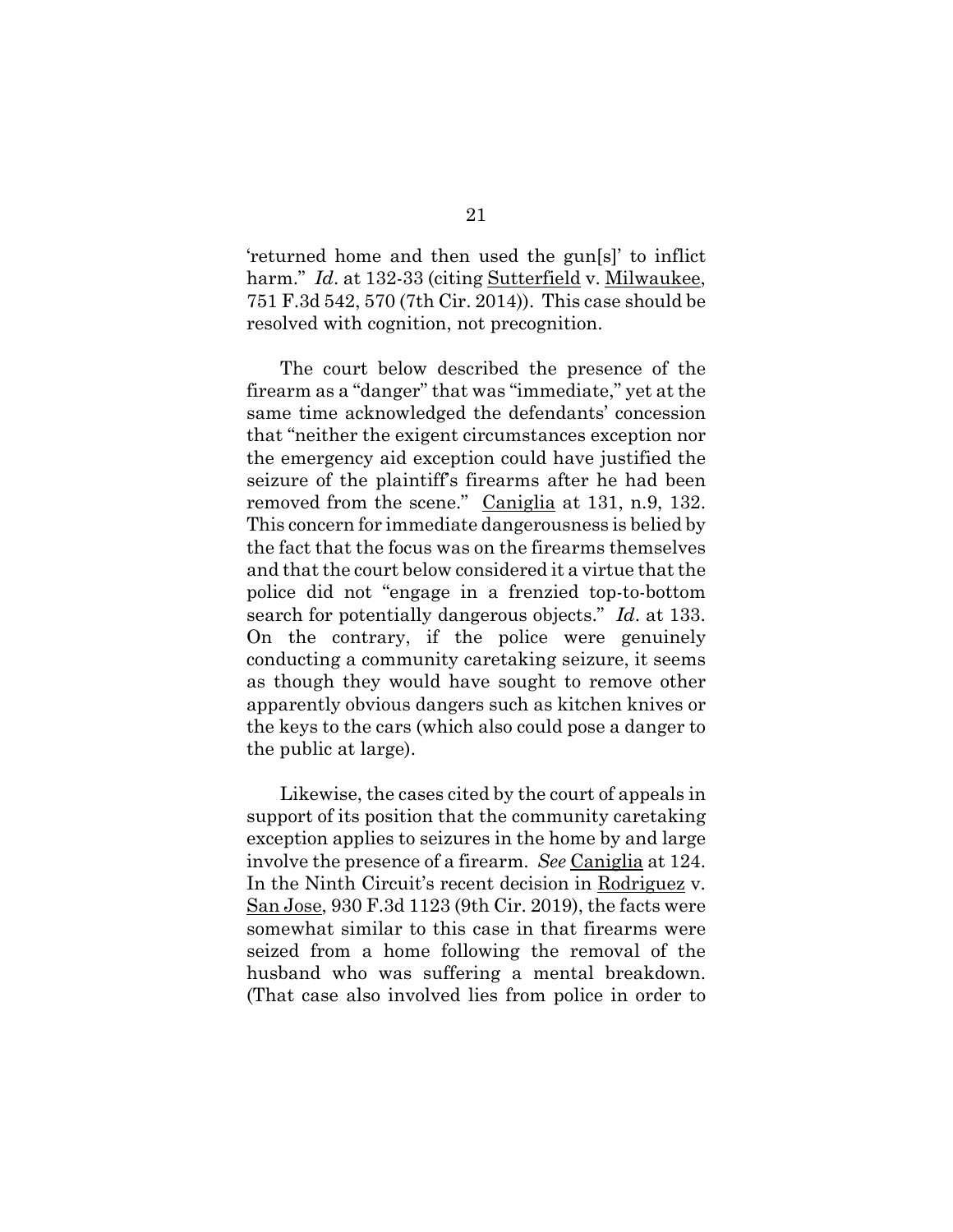seize lawfully owned firearms in a non-exigent circumstance.)

The court below expressed little concern for protection of Second Amendment rights, and that lack of concern facilitated its willingness to weaken Fourth Amendment protections against searches and seizures. Indeed, in this case, the courts justified a seizure of property without a warrant based entirely on the nature of the property itself: firearms. Throughout its opinion, the court below expressed its low regard for the protected nature of firearm ownership, showing how Fourth Amendment jurisprudence has been distorted by the various lower courts when a warrantless search and seizure relates to firearms. In this case, after applying the community caretaking exception in the context of a firearm in a home, the court felt the need to at least acknowledge the harm it was doing to the right to keep arms in the home<sup>6</sup>:

We add a coda. In upholding the defendants' actions under the community caretaking doctrine, we **in no way trivialize** the constitutional significance of **warrantless entries into a person's residence**, disruption of the right of law-abiding citizens to keep firearms in their homes, or involuntary

<sup>&</sup>lt;sup>6</sup> On the panel below, sitting by designation, was retired Supreme Court Associate Justice David Souter, who had joined the dissenting opinions in District of Columbia v. Heller, 554 U.S. 570 (2008), that the Second Amendment does not protect the individual right to keep and bear arms.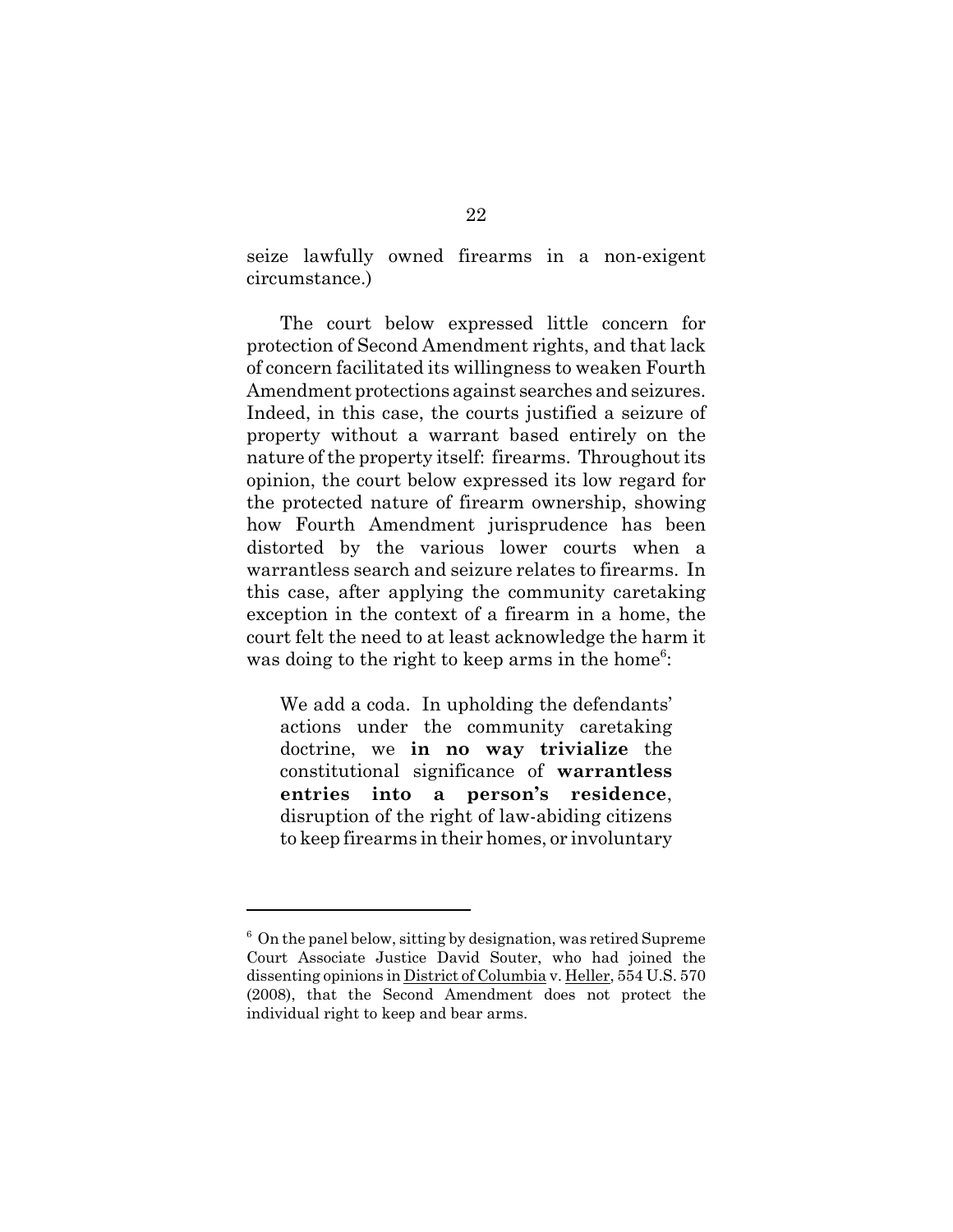|                    | seizures of handguns. | [Caniglia at 133] |  |
|--------------------|-----------------------|-------------------|--|
| (emphasis added).] |                       |                   |  |

But the court below did just what it said it would "in no way" do.

As the Ninth Circuit concluded in Rodriguez, "the urgency of a significant public safety interest was sufficient to **outweigh** the significant **privacy interest in personal property** kept in the home...." Rodriguez at 1140-41 (emphasis added).

## **B. The Exercise of Second Amendment Rights Must Not Result in the Forfeiture of Other Constitutional Rights.**

The First Circuit's decision violates the principle that the exercise of one constitutional right may not permissibly be conditioned on the forfeiture of another constitutional right. For example, in Simmons v. United States, 390 U.S. 377 (1968), in order for a criminal defendant to claim a Fourth Amendment violation, he was forced to testify that an object belonged to him, and that testimony was later used against him at trial. In essence, he was forced to forfeit his Fifth Amendment right to keep silent in order to assert his Fourth Amendment right. The Court called such a situation a "condition of a kind to which this Court has always been peculiarly sensitive." Id. at 393. The Court denounced such a Catch-22, stating that it is "intolerable that one constitutional right should have to be surrendered in order to assert another." *Id.* at 394. Yet that is what has happened in this case. Under the First Circuit's new firearms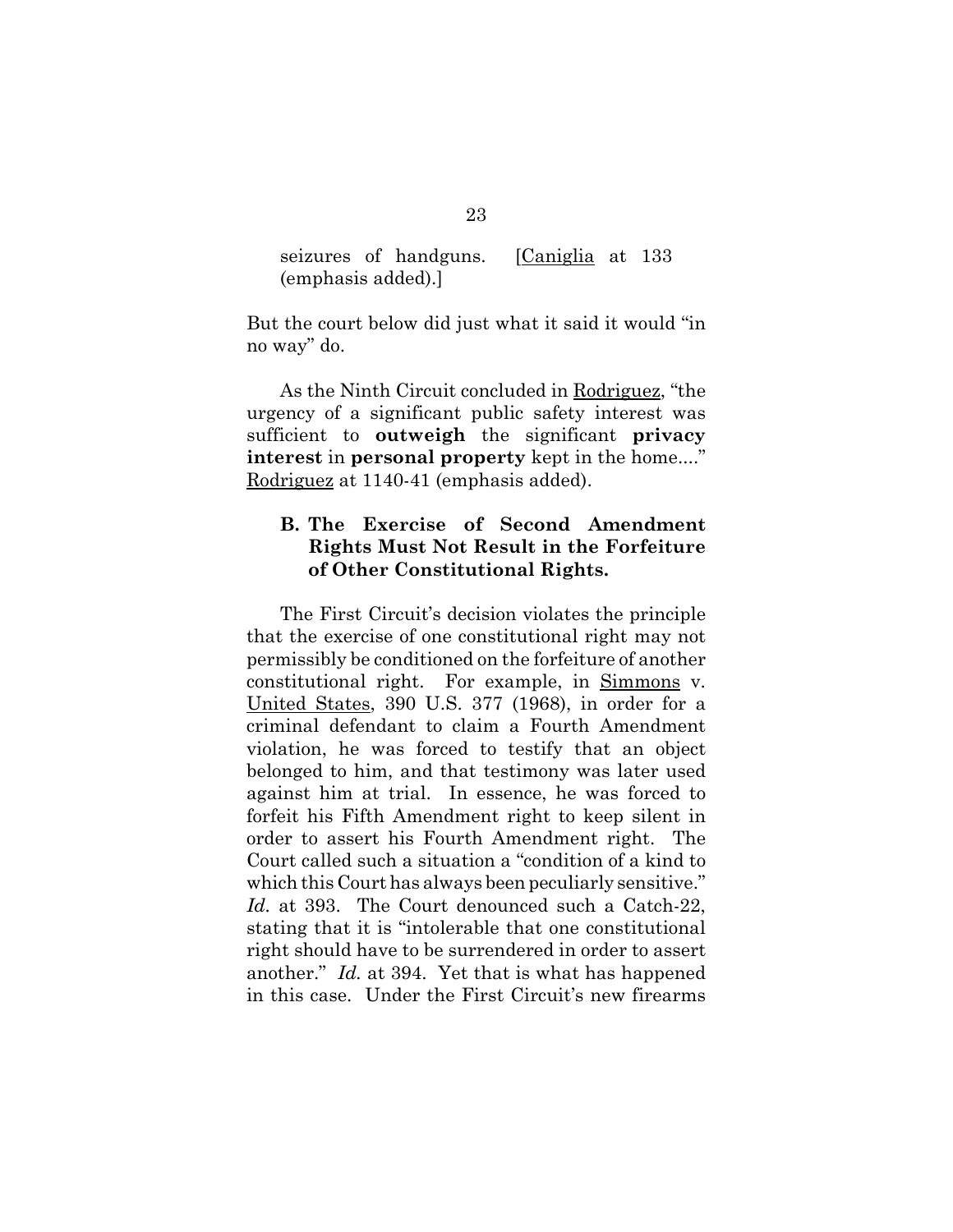jurisprudence, once Petitioner chose to keep a firearm in his house, he forfeited his Fourth Amendment right not to have his property seized within his home without a warrant, because the presence of the firearm alone justified the seizure under the community caretaking rubric.

Similarly, in Perry v. Sindermann, 408 U.S. 593 (1972), this Court held that the government may not deny a person a benefit "on a basis that infringes his constitutionally protected interests.... For if the government could deny a benefit to a person because of his constitutionally protected [rights], his exercise of those freedoms would in effect be penalized and inhibited. This would allow the government to 'produce a result which [it] could not command directly.' ... Such interference with constitutional rights is impermissible." *Id*. at 597. Here, Petitioner was deprived of his Fourth Amendment right to be "secure in his house ... against unreasonable searches and seizures" because he exercised his Second Amendment right to "keep ... arms...." After Heller, Respondents cannot prohibit Petitioner from exercising his Second Amendment right to keep a firearm in his home for self-defense, and the First Circuit may not allow the City to deprive Petitioner of the "benefit" of the warrant requirement so as to allow his firearms to be seized.<sup>7</sup>

<sup>7</sup> *See amicus curiae* brief of Gun Owners of America, *et al*., New York Rifle & Pistol Association v. New York City at 23-26 (Oct. 9, 2019).